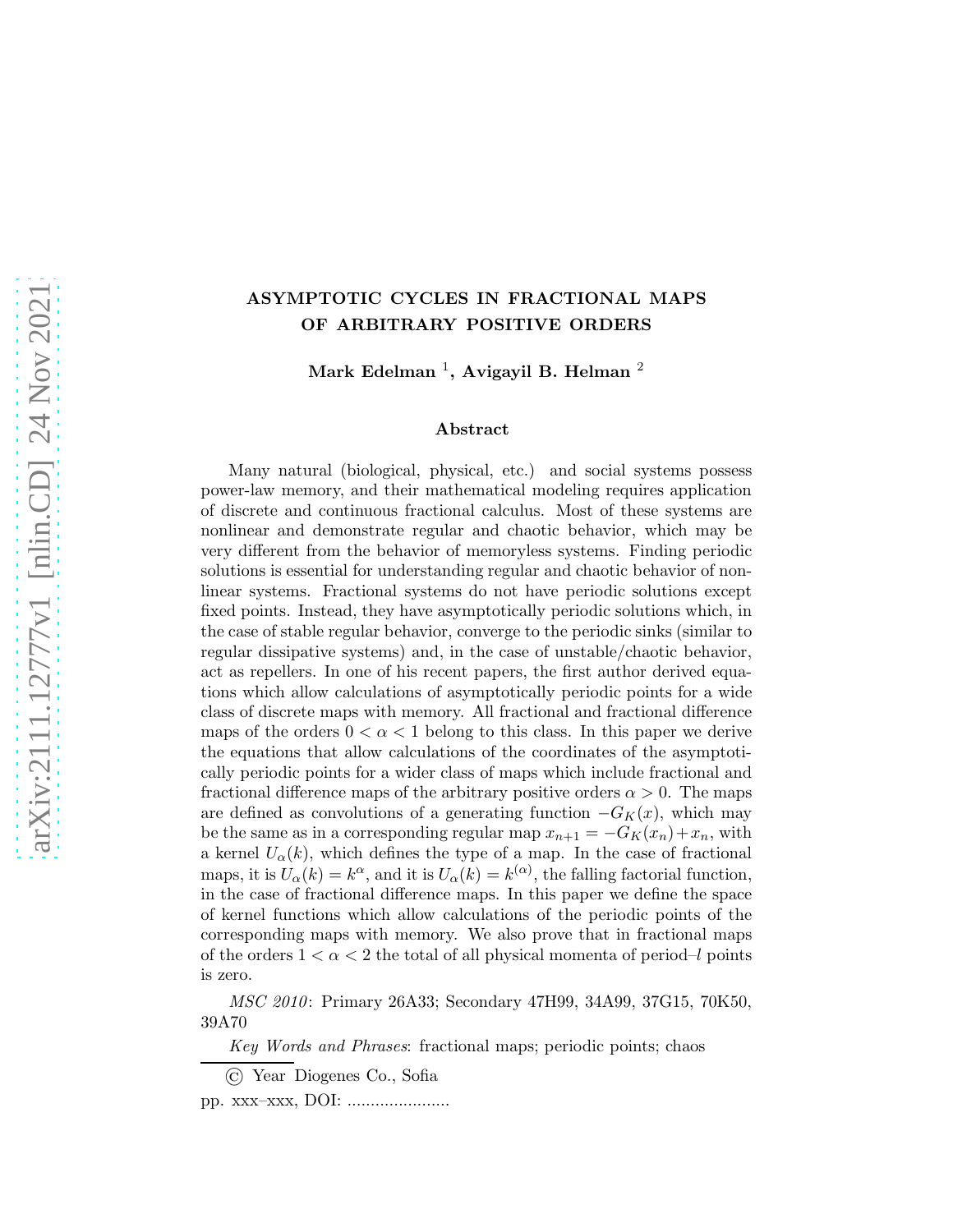### 1. Introduction

In recent years many authors tried to make fractional generalizations of regular maps. The authors apologize if in the following we are missing some references to outstanding papers on fractional maps. In what follows, the authors intentionally omit references to the papers in which fractional maps are derived as approximate numerical algorithms for solving corresponding fractional differential equations, fractional maps which contain fractions but have no memory (this would contradict the spirit of fractional calculus), and works in which maps are not derived but declared.

Two comprehensive forms of fractional maps, whose introduction has a reasonable justification, are fractional and fractional difference maps described in the review articles [\[15,](#page-24-0) [16\]](#page-24-1). Fractional maps were introduced as the exact solutions of fractional differential equations of kicked systems in the same way as the universal map was introduced in regular dynamics by Tarasov and Zaslavsky for systems of the orders  $\alpha > 1$  [\[43,](#page-26-0) [38\]](#page-25-0). They were extended for orders  $0 \le \alpha \le 1$  in [\[5\]](#page-23-0), investigated in [\[5,](#page-23-0) [20,](#page-24-2) [4,](#page-23-1) [19,](#page-24-3) [6,](#page-23-2) [7,](#page-23-3) [10,](#page-23-4) [12,](#page-23-5) [13,](#page-24-4) [14,](#page-24-5) [17\]](#page-24-6), and reviewed in [\[15,](#page-24-0) [16,](#page-24-1) [39,](#page-26-1) [8\]](#page-23-6). In 2014 Wu, Baleanu, and Zeng proposed to use solutions of fractional difference equations to generate fractional difference maps [\[48,](#page-26-2) [49,](#page-26-3) [35\]](#page-25-1) and Edelman introduced the universal fractional difference families of maps [\[9,](#page-23-7) [11\]](#page-23-8). Fractional difference maps were investigated in [\[7,](#page-23-3) [12,](#page-23-5) [13,](#page-24-4) [14,](#page-24-5) [17,](#page-24-6) [9,](#page-23-7) [11,](#page-23-8) [2,](#page-23-9) [36,](#page-25-2) [47,](#page-26-4) [18\]](#page-24-7). Applications of fractional and fractional difference maps include economic modeling [\[42,](#page-26-5) [44\]](#page-26-6), secure communication [\[36\]](#page-25-2), and modeling of longevity of living species [\[17\]](#page-24-6).

Fractional and fractional difference maps were first introduced as generalizations of the regular universal and standard maps. These regular maps are closely related to physics and Hamiltonian systems and they are areapreserving. As a result, all integer members of fractional and fractional difference  $\alpha$ -families of maps with  $\alpha > 1$  are area/volume preserving and behavior of maps of the order  $\alpha$  near  $\alpha = 2$  is of a special interest. Systems of the order  $1 < \alpha < 2$  behave as systems of the order two but with dissipation. In biology, fractional order  $0 < \alpha < 2$  equations play a significant role in description of electromagnetic waves propagating through the biological tissue (for biological applications of fractional calculus see, e.g., references in review articles [\[8,](#page-23-6) [22,](#page-24-8) [37\]](#page-25-3)). Equations defining periodic points in fractional and fractional difference maps of the orders  $0 < \alpha < 1$  were derived in [\[18\]](#page-24-7). In this paper we consider equations that allow calculation of asymptotically periodic points in fractional and fractional difference maps of any real orders  $\alpha > 0$ .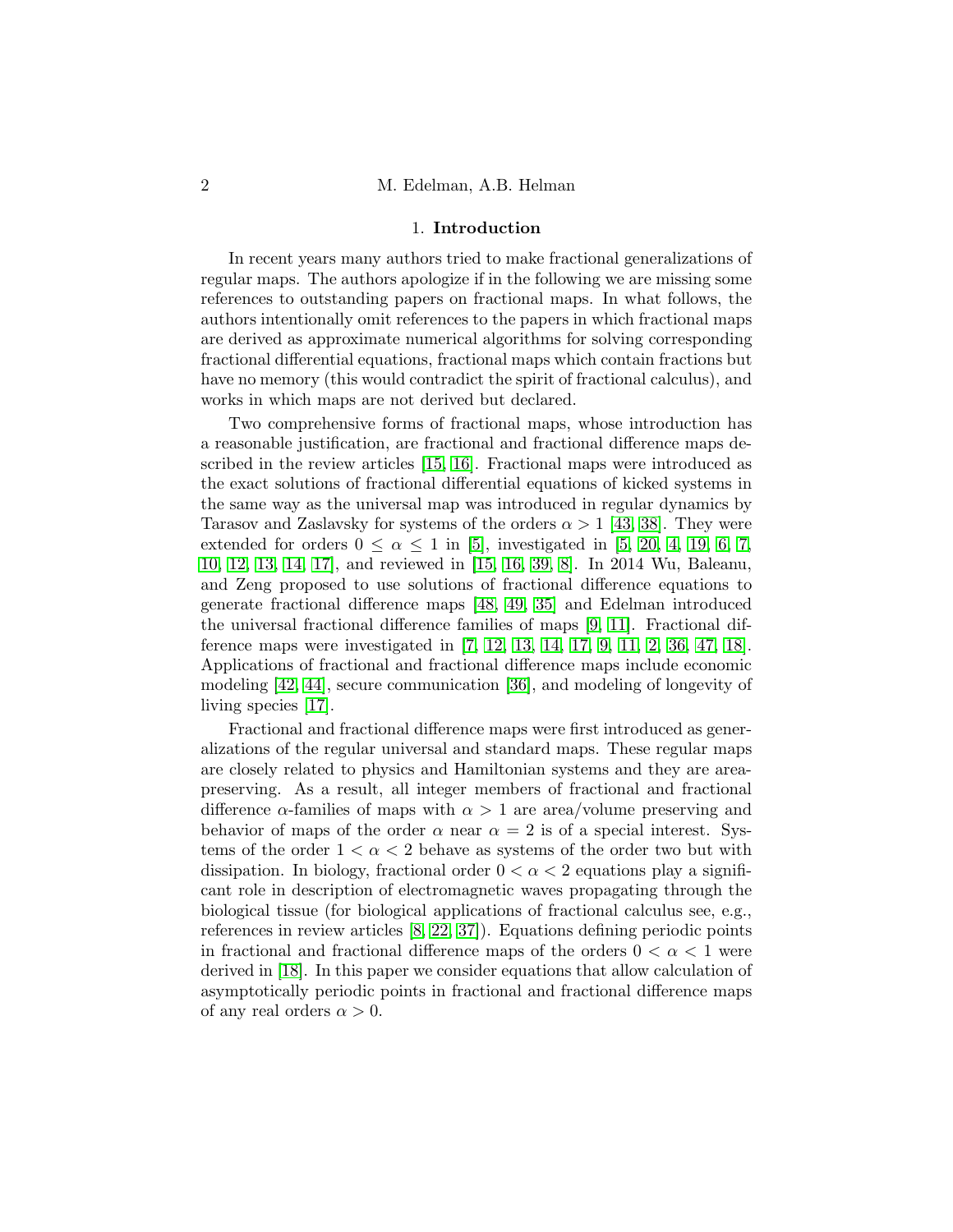## 2. Preliminaries

2.1. Definition of fractional and fractional difference maps. The definitions (derivations) of fractional and fractional difference families of maps can be found in [\[15,](#page-24-0) [16\]](#page-24-1) and the references therein.

The fractional Caputo universal map of the order  $\alpha$  is defined (derived) as

<span id="page-2-0"></span>
$$
x_{n+1} = \sum_{k=0}^{m-1} \frac{b_k}{k!} h^k (n+1)^k - \frac{h^{\alpha}}{\Gamma(\alpha)} \sum_{k=0}^n G_K(x_k) (n-k+1)^{\alpha-1}, \qquad (2.1)
$$

where  $\alpha \in \mathbb{R}, \alpha \geq 0, m = [\alpha], x_n = x(t = nh), t$  is time,  $n \in \mathbb{Z}, n \geq 0$  (the same as  $n \in \mathbb{N}_0$ ,  $b_k \in \mathbb{R}$  are constants, and  $G_K(x)$  is a function (could be nonlinear) depending on a parameter K.

The h-difference Caputo universal  $\alpha$ -family of maps is defined (derived) as

<span id="page-2-1"></span>
$$
x_{n+1} = \sum_{k=0}^{m-1} \frac{c_k}{k!} ((n+1)h)_h^{(k)} - \frac{h^{\alpha}}{\Gamma(\alpha)} \sum_{s=0}^{n+1-m} (n-s-m+\alpha)^{(\alpha-1)} G_K(x_{s+m-1})(2.2)
$$

where  $x_k = x(kh)$ ,  $\alpha \in \mathbb{R}$ ,  $\alpha \geq 0$ ,  $m = [\alpha]$ ,  $n \in \mathbb{Z}$ ,  $n \geq m-1$ ,  $c_k \in \mathbb{R}$ are constants, and  $G_K(x)$  is a function with a parameter K. In both maps  $h \in \mathbb{R}$  and  $h > 0$ . The definition of the falling factorial  $t^{(\alpha)}$  is

$$
t^{(\alpha)} = \frac{\Gamma(t+1)}{\Gamma(t+1-\alpha)}, \quad t \neq -1, -2, -3, \dots
$$
 (2.3)

The falling factorial is asymptotically a power function:

$$
\lim_{t \to \infty} \frac{\Gamma(t+1)}{\Gamma(t+1-\alpha)t^{\alpha}} = 1, \quad \alpha \in \mathbb{R}.
$$
\n(2.4)

The *h*-falling factorial  $t_h^{(\alpha)}$  $h^{(\alpha)}$  is defined as

$$
t_h^{(\alpha)} = h^{\alpha} \frac{\Gamma(\frac{t}{h} + 1)}{\Gamma(\frac{t}{h} + 1 - \alpha)} = h^{\alpha} \left(\frac{t}{h}\right)^{(\alpha)}, \quad \frac{t}{h} \neq -1, -2, -3, \dots
$$
 (2.5)

The important particular forms of the Caputo universal map are the Caputo logistic families of maps with  $G_K(x) = x - Kx(1-x)$  which converge to the classical logistic map when  $\alpha = 1$  and  $h = 1$  and the Caputo standard families of maps with  $G_K(x) = K \sin(x)$ , which converge to the classical standard maps when  $\alpha = 2$  and  $h = 1$ .

2.2. Asymptotically periodic cycles for  $0 < \alpha < 1$ . Finding periodic trajectories is essential for understanding maps' regular and chaotic dynamics [\[3\]](#page-23-10).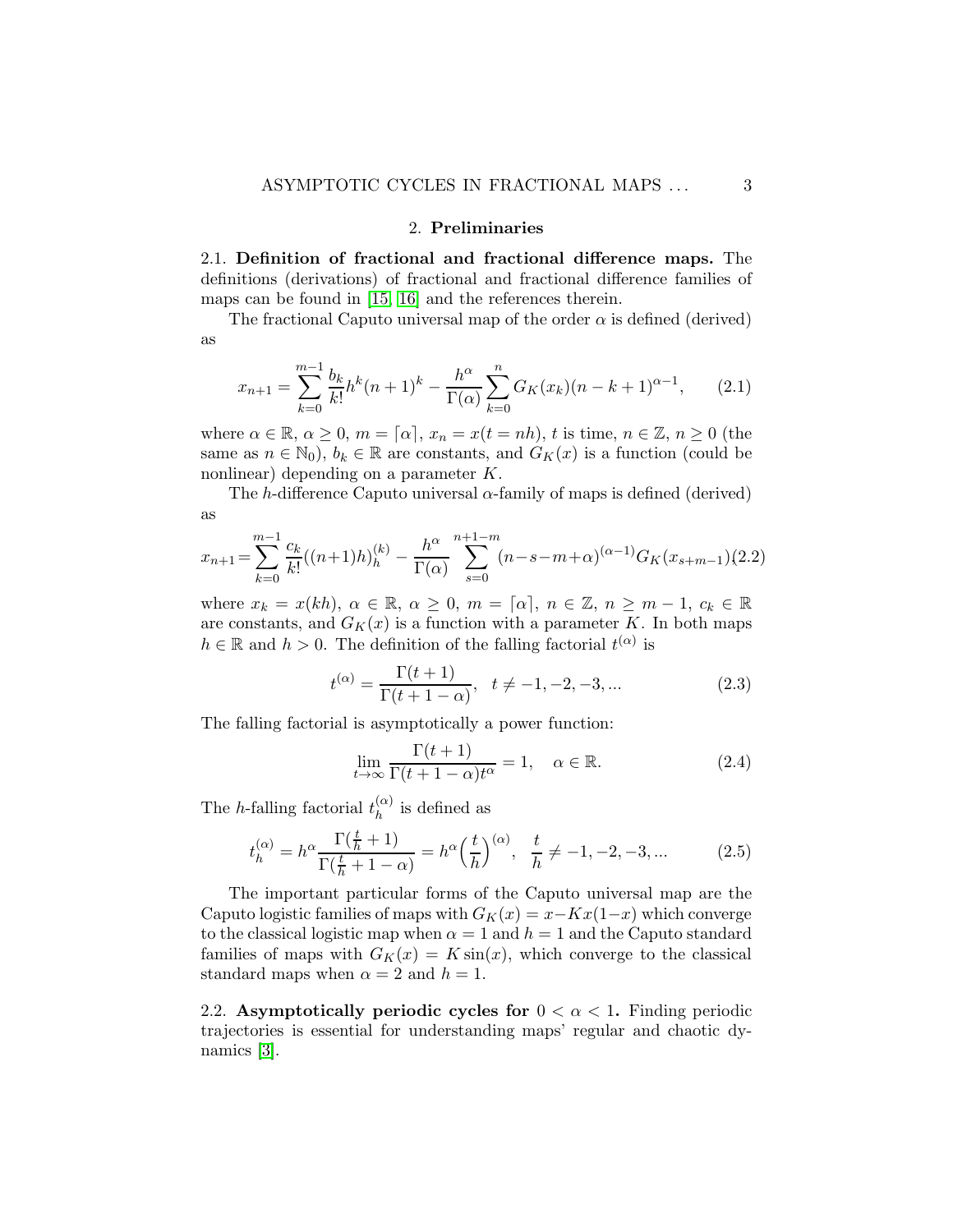It is known that fractional systems may not have periodic solutions except fixed points (see, e.g.,  $[23, 24, 1, 25, 45, 46, 50]$  $[23, 24, 1, 25, 45, 46, 50]$  $[23, 24, 1, 25, 45, 46, 50]$  $[23, 24, 1, 25, 45, 46, 50]$  $[23, 24, 1, 25, 45, 46, 50]$  $[23, 24, 1, 25, 45, 46, 50]$  $[23, 24, 1, 25, 45, 46, 50]$ ) but they may have asymptotically periodic solutions (see [\[15,](#page-24-0) [16\]](#page-24-1)). A formula for calculation of the asymptotically period two solutions for fractional and fractional difference maps, without a strict proof, may be found in [\[13\]](#page-24-4). Formulae to find asymptotically periodic points for  $0 < \alpha < 1$  were strictly derived in [\[18\]](#page-24-7).

When  $0 < \alpha < 1$ , all forms of the universal  $\alpha$ -families of maps considered in this paper, Eqs.  $(2.1)$  and  $(2.2)$ , can be written as

<span id="page-3-0"></span>
$$
x_n = x_0 - \sum_{k=0}^{n-1} G^0(x_k) U_\alpha(n-k), \qquad (2.6)
$$

where  $G^{0}(x) = h^{\alpha} G_{K}(x) / \Gamma(\alpha)$  and  $x_0$  is the initial condition. In fractional maps Eq. [\(2.1\)](#page-2-0)

<span id="page-3-5"></span>
$$
U_{\alpha}(n) = n^{\alpha - 1}, \quad U_{\alpha}(1) = 1.
$$
 (2.7)

and in fractional difference maps, Eq. [\(2.2\)](#page-2-1),

<span id="page-3-6"></span>
$$
U_{\alpha}(n) = (n + \alpha - 2)^{(\alpha - 1)},
$$
  
\n
$$
U_{\alpha}(1) = (\alpha - 1)^{(\alpha - 1)} = \Gamma(\alpha).
$$
\n(2.8)

The equations that define asymptotically period  $l$  points ( $l$ -cycles)

<span id="page-3-1"></span>
$$
x_{\lim,m} = \lim_{N \to \infty} x_{Nl+m}, \quad 0 < m < l+1,\tag{2.9}
$$

are

<span id="page-3-2"></span>
$$
x_{\lim,m+1} - x_{\lim,m} = S_1 G^0(x_{\lim,m}) + \sum_{j=1}^{m-1} S_{j+1} G^0(x_{\lim,m-j})
$$
  
+ 
$$
\sum_{j=m}^{l-1} S_{j+1} G^0(x_{\lim,m-j+l}), \quad 0 < m < l \tag{2.10}
$$

and

<span id="page-3-3"></span>
$$
\sum_{j=1}^{l} G^{0}(x_{\lim,j}) = 0,
$$
\n(2.11)

where

<span id="page-3-4"></span>
$$
S_1 = -U_{\alpha}(1) + \sum_{k=1}^{\infty} \left[ U_{\alpha}(lk) - U_{\alpha}(lk+1) \right]
$$
 (2.12)

and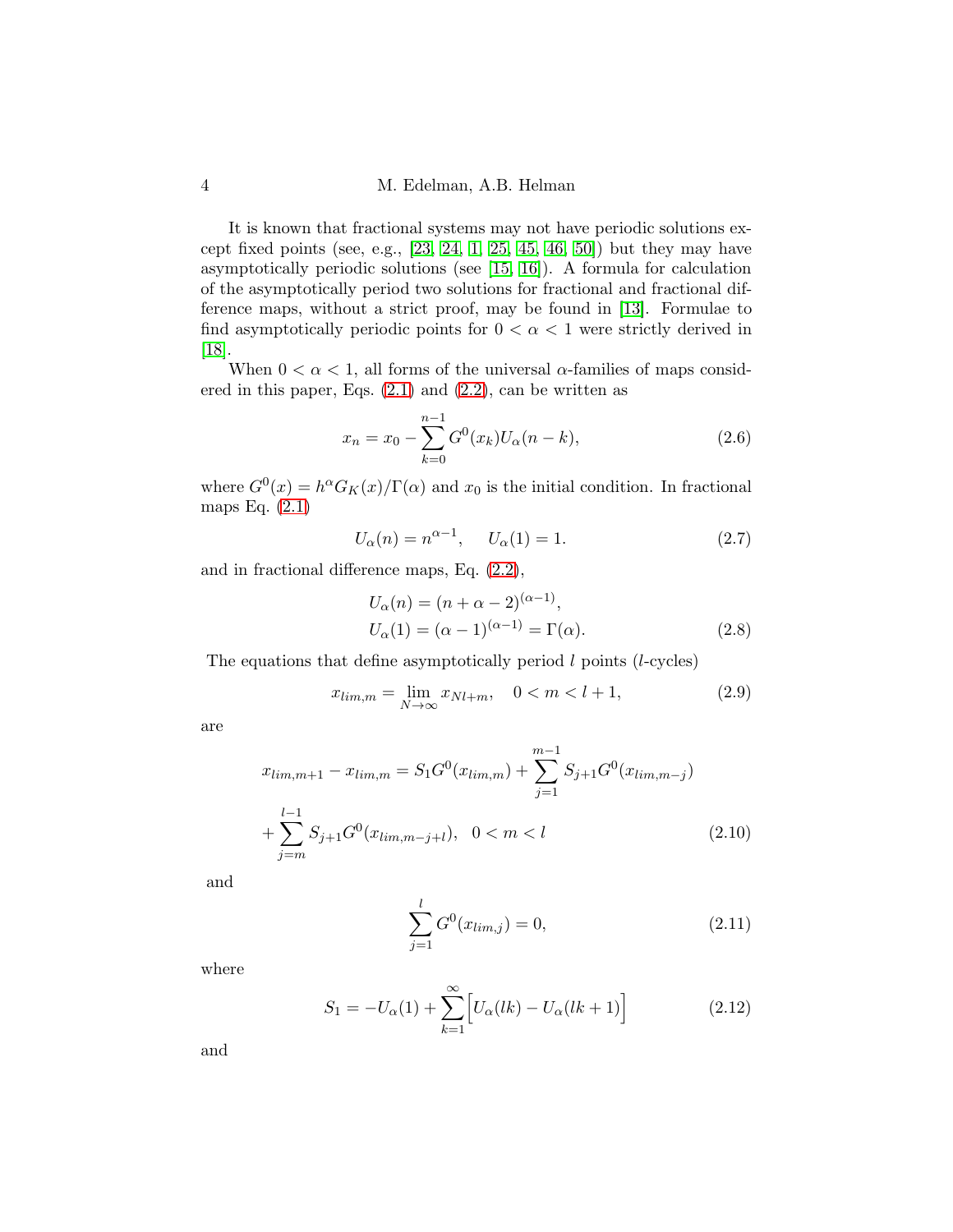<span id="page-4-0"></span>
$$
S_{j+1} = \sum_{k=0}^{\infty} \Big[ U_{\alpha}(lk+j) - U_{\alpha}(lk+j+1) \Big], \quad 0 < j < l. \tag{2.13}
$$

Note that

<span id="page-4-1"></span>
$$
\sum_{j=1}^{l} S_j = 0.
$$
\n(2.14)

The results of [\[18\]](#page-24-7) were obtained for a wide class of kernels  $U_{\alpha}(x)$  which belong to the space  $\mathbb{D}^0(\mathbb{N}_1)$  of diverging functions, defined by the following:

<span id="page-4-2"></span>DEFINITION 2.1. A function  $f(n)$ ,  $n \in \mathbb{N}_1$ , belongs to the space  $\mathbb{D}^i(\mathbb{N}_1)$ if  $|\sum_{k=1}^{\infty} \Delta^{i} f(k)| > N$ ,  $\forall N, N \in \mathbb{N}$ , while the series  $\sum_{k=1}^{\infty} \Delta^{i+1} f(k)$  is converging absolutely:

$$
\mathbb{D}^{i}(\mathbb{N}_{1}) = \{f : |\sum_{k=1}^{\infty} \Delta^{i} f(k)| > N, \forall N, N \in \mathbb{N},
$$
  

$$
\sum_{k=1}^{\infty} |\Delta^{i+1} f(k)| = C, C \in \mathbb{R}_{+}\}.
$$
 (2.15)

Here  $\Delta$  is a forward difference operator defined as

$$
\Delta f(n) = f(n+1) - f(n). \tag{2.16}
$$

We may state the following theorem that was proven in [\[18\]](#page-24-7):

THEOREM 2.1. If the map Eq. [\(2.6\)](#page-3-0) with  $U_{\alpha}(n) \in \mathbb{D}^0(\mathbb{N}_1)$  has asymp-totically period l points Eq. [\(2.9\)](#page-3-1) in the domain of the function  $G^0(x)$ , then they are defined by the system of equations Eq.  $(2.10)$  and Eq. $(2.11)$ , with the coefficients defined by Eq.  $(2.12)$  and Eq. $(2.13)$ .

P r o o f. The proof is given in [\[18\]](#page-24-7).  $\Box$ 

### 3. Asymptotically periodic cycles for  $1 < \alpha < 2$

We dedicate a section to the case of fractional order systems with  $1 <$  $\alpha$  < 2 which frequently appear in applications. The fractional standard and logistic maps of the orders  $1 < \alpha < 2$  were already investigated in [\[16,](#page-24-1) [5,](#page-23-0) [20,](#page-24-2) [4,](#page-23-1) [19,](#page-24-3) [6,](#page-23-2) [7,](#page-23-3) [13,](#page-24-4) [8,](#page-23-6) [48,](#page-26-2) [9,](#page-23-7) [11\]](#page-23-8). Let's notice that all phase portraits in [\[48\]](#page-26-2) are incorrect. When  $1 < \alpha < 2$ , the map equations, Eq. [\(2.1\)](#page-2-0) and  $Eq.(2.2)$  $Eq.(2.2)$ , can be written as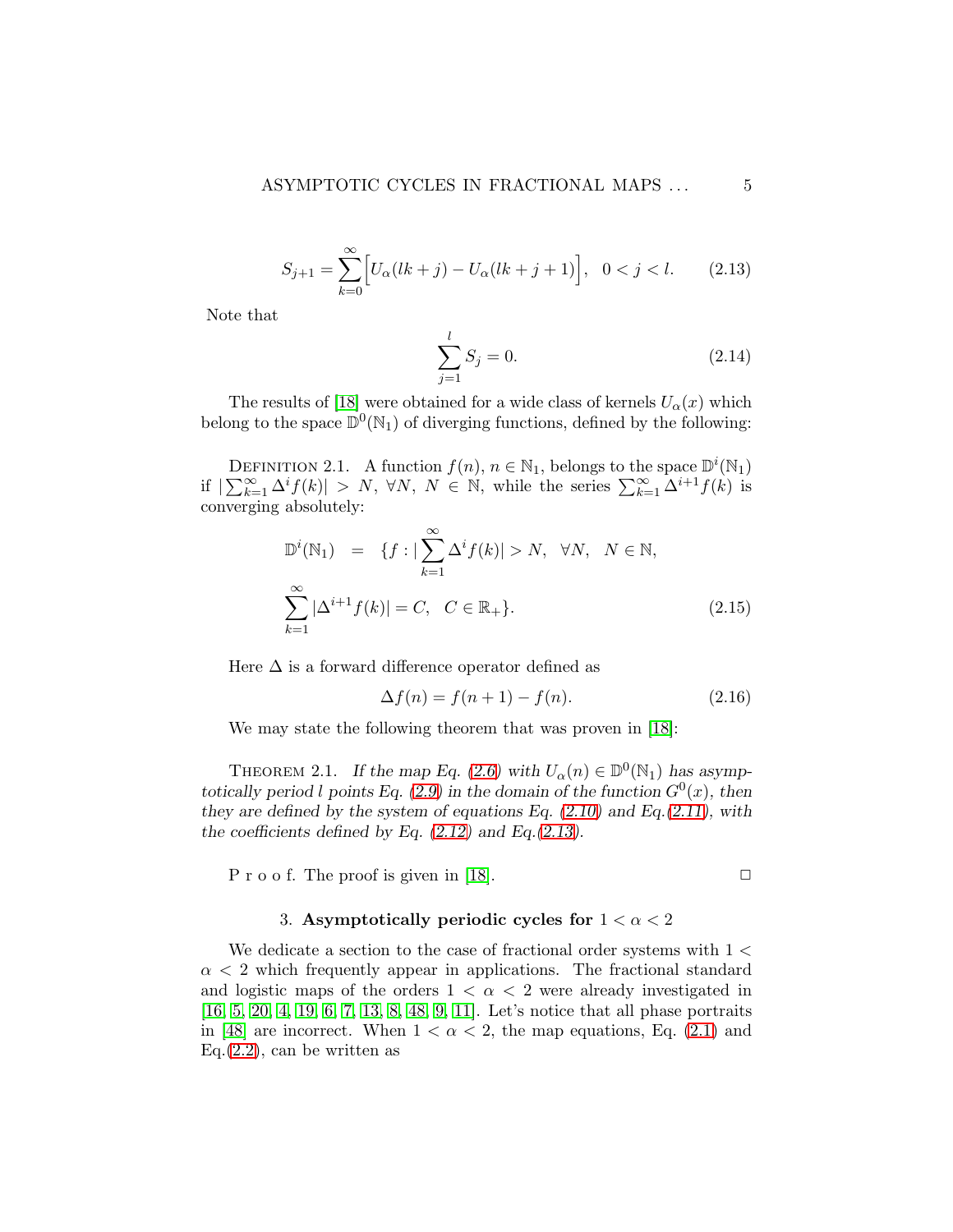<span id="page-5-0"></span>
$$
x_{n+1} = x_0 + h(n+1)p_0 - h \sum_{k=0}^{n} G^1(x_k)U_\alpha(n-k+1) + hf_1(n). \tag{3.1}
$$

Here  $G^1(x) = h^{\alpha-1} G_K(x)/\Gamma(\alpha)$ ,  $x_0$  is the initial coordinate,  $U_\alpha(n)$  is de-fined by Eqs. [\(2.7\)](#page-3-5) and [\(2.8\)](#page-3-6),  $p_0$  is the initial momentum ( $b_1$  or  $c_1$  in corresponding formulae), and  $f_1(n) = 0$  in Eq. [\(2.1\)](#page-2-0) and  $f_1(n) = h^{\alpha-1}G(x_0)(n-1)$  $1+\alpha)^{(\alpha-1)}/\Gamma(\alpha) \sim n^{\alpha-1}$  in Eq. [\(2.2\)](#page-2-1).

3.1. Equations defining periodic points. We define the difference momentum as

<span id="page-5-1"></span>
$$
p_{n+1}^1 = \Delta_h x_n = \frac{x_{n+1} - x_n}{h}.\tag{3.2}
$$

Taking into account that  $U_{\alpha}(0) = 0$  and using  $x_n$  from Eq. [\(3.1\)](#page-5-0), the difference momentum Eq. [\(3.2\)](#page-5-1) can be written as

<span id="page-5-3"></span>
$$
p_n^1 = p_0 - \sum_{k=0}^{n-1} G^1(x_k) U_\alpha^1(n-k) + f_1(n-1) - f_1(n-2), \qquad (3.3)
$$

where

<span id="page-5-2"></span>
$$
U_{\alpha}^{1}(n) = U_{\alpha}(n) - U_{\alpha}(n - 1)
$$
  
\n
$$
= \begin{cases} n^{\alpha - 1} - (n - 1)^{\alpha - 1} \sim n^{\alpha - 2} \text{and } U_{\alpha}^{1}(1) = 1 \text{ in Eq. (2.1)}; \\ (n + \alpha - 2)^{(\alpha - 1)} - (n + \alpha - 3)^{(\alpha - 1)} \\ = (\alpha - 1)(n + \alpha - 3)^{(\alpha - 2)} \\ = (\alpha - 1)U_{\alpha - 1}(n) \sim n^{\alpha - 2} \\ \text{and } U_{\alpha}^{1}(1) = \Gamma(\alpha) \text{ in Eq. (2.2)}, \end{cases}
$$
(3.4)

 $f_1(n) - f_1(n-1) = 0$  in Eq. [\(2.1\)](#page-2-0) and  $f_1(n) - f_1(n-1) \sim n^{\alpha - 2}$  in Eq. [\(2.2\)](#page-2-1). Note, that the definitions of  $U^1_\alpha(1)$  in Eq. [\(3.4\)](#page-5-2) and  $U_\alpha(1)$  in Eqs. [\(2.7\)](#page-3-5), [\(2.8\)](#page-3-6) are identical.

Assuming that asymptotically period  $l$  points (*l*-cycles) Eq.  $(2.9)$  exist, the corresponding limiting values of difference momentum are defined as

<span id="page-5-4"></span>
$$
p_{\lim,m}^1 = \lim_{N \to \infty} p_{Nl+m}^1 = \frac{x_{\lim,m} - x_{\lim,m-1}}{h}, \quad 1 < m < l+1 \tag{3.5}
$$

and

<span id="page-5-5"></span>
$$
p_{lim,1}^1 = \lim_{N \to \infty} p_{Nl+1}^1 = \frac{x_{lim,1} - x_{lim,l}}{h}.
$$
 (3.6)

The equations defining asymptotically cyclic points are obtained considering the limit  $N \to \infty$ , in which case the last two terms of Eq. [\(3.3\)](#page-5-3) disappear. The asymptotic behavior of  $U^1_\alpha(n)$  when  $1 < \alpha < 2$  is the same as the asymptotic behavior of  $U_{\alpha}(n)$  when  $0 < \alpha < 1$ , which means that  $U^1_\alpha(x) \in \mathbb{D}^0(\mathbb{N}_1)$ . This implies that all steps of the derivation of formulae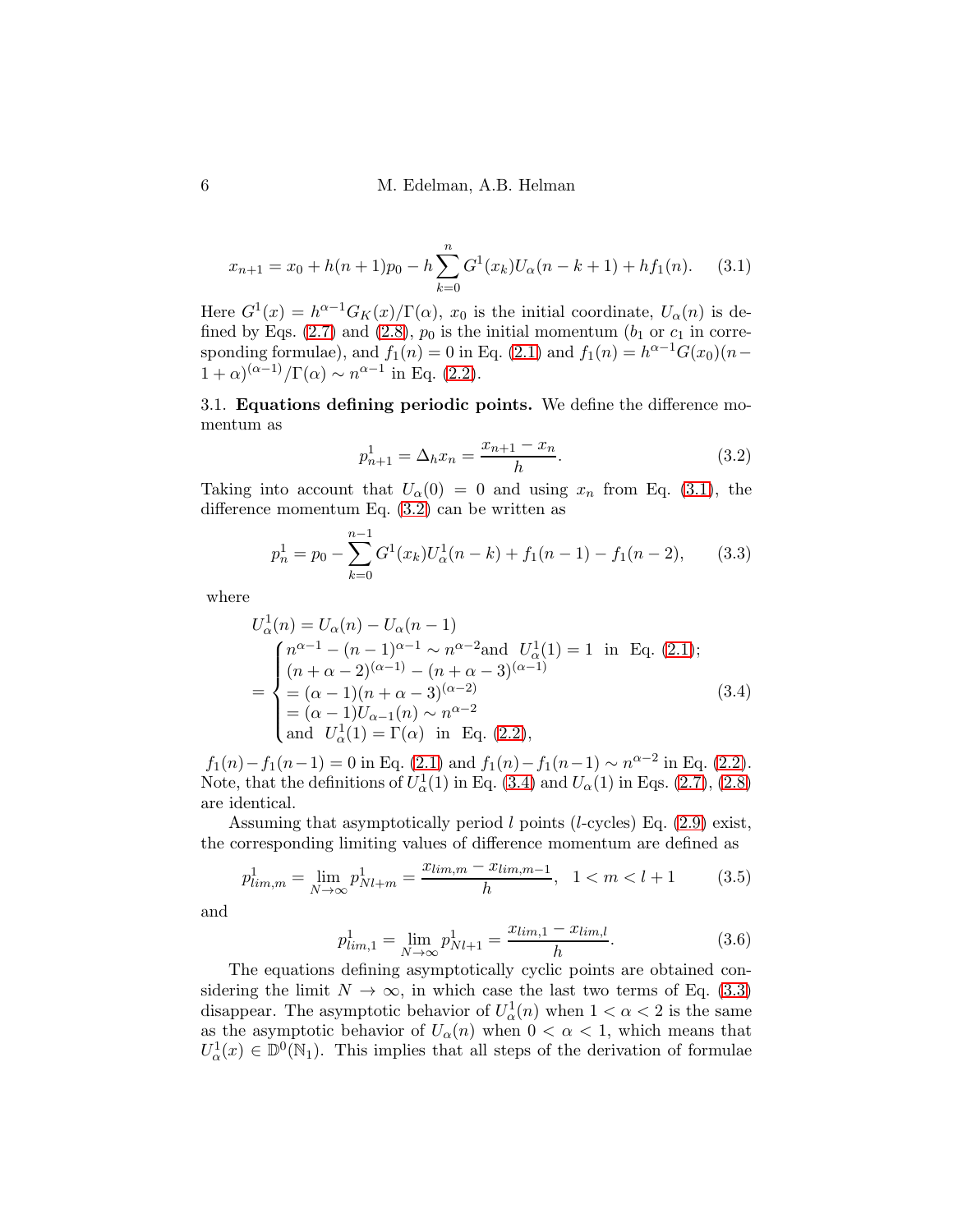Eqs. [\(2.10\)](#page-3-2) - [\(2.14\)](#page-4-1), strictly proven in [\[18\]](#page-24-7), can be repeated here. Subtracting consecutive limiting values and adding all limiting values of difference momenta produces the following results:

$$
p_{\lim,m+1}^1 - p_{\lim,m}^1 = S_1^1 G^1(x_{\lim,m}) + \sum_{j=1}^{m-1} S_{j+1}^1 G^1(x_{\lim,m-j}) + \sum_{j=m}^{l-1} S_{j+1}^1 G^1(x_{\lim,m-j+l}), \quad 0 < m < l \tag{3.7}
$$

and

$$
\sum_{j=1}^{l} G^{1}(x_{\lim,j}) = 0,
$$
\n(3.8)

where

<span id="page-6-3"></span>
$$
S_1^1 = -U_\alpha^1(1) + \sum_{k=1}^{\infty} \left[ U_\alpha^1(lk) - U_\alpha^1(lk+1) \right],\tag{3.9}
$$

<span id="page-6-4"></span>
$$
S_{j+1}^1 = \sum_{k=0}^{\infty} \left[ U_{\alpha}^1(lk+j) - U_{\alpha}^1(lk+j+1) \right], \ \ 0 < j < l,\tag{3.10}
$$

and, still,

$$
\sum_{j=1}^{l} S_j^1 = 0.
$$
\n(3.11)

Using Eqs. [\(3.5\)](#page-5-4) and [\(3.6\)](#page-5-5) the system of  $l$  equations which defines all  $l$ periodic points can be written as (notice that  $G^0(x) = hG^1(x)$ )

<span id="page-6-0"></span>
$$
x_{\lim,2} - 2x_{\lim,1} + x_{\lim,l} = S + \sum_{j=1}^{l-1} S_{j+1}^1 G^0(x_{\lim,2-j}), \qquad (3.12)
$$

<span id="page-6-1"></span>
$$
x_{\lim,m+1} - 2x_{\lim,m} + x_{\lim,m-1} = S_1^1 G^0(x_{\lim,m})
$$
  
+ 
$$
\sum_{j=1}^{m-1} S_{j+1}^1 G^0(x_{\lim,m-j}) + \sum_{j=m}^{l-1} S_{j+1}^1 G^0(x_{\lim,m-j+l}), \ 1 < m < l \ (3.13)
$$

and

<span id="page-6-2"></span>
$$
\sum_{j=1}^{l} G^{0}(x_{\lim,j}) = 0.
$$
\n(3.14)

This is the end of the proof of the following theorem: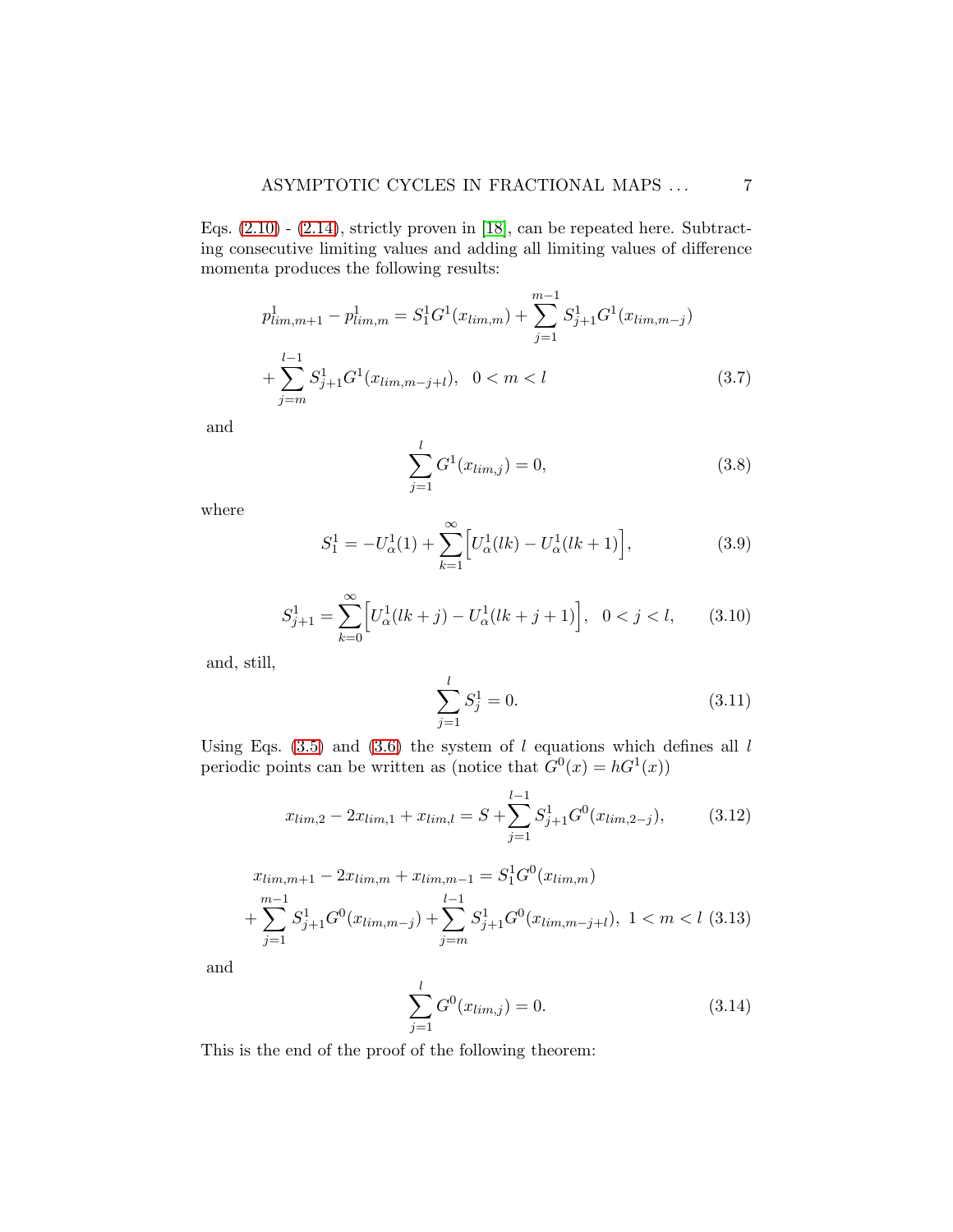<span id="page-7-1"></span>THEOREM 3.1. If the map Eq. [\(3.1\)](#page-5-0) with  $\Delta U_{\alpha}(n) \in \mathbb{D}^0(\mathbb{N}_1)$  has asymp-totically period l points Eq. [\(2.9\)](#page-3-1) in the domain of the function  $G^1(x)$ , then they are defined by the system of equations Eq.  $(3.12)$ , Eq.  $(3.13)$ , and Eq.[\(3.14\)](#page-6-2), with the coefficients defined by Eq.  $(3.9)$  and Eq.[\(3.10\)](#page-6-4).

3.2. Periodic points in the phase space of discrete fractional systems. Let us notice that in fractional difference maps (truly discrete systems), values of difference momentum coincide with the corresponding values of physical momentum (see Eqs. (28) and (29) in [\[9\]](#page-23-7)). In this case, after the x-coordinates of asymptotically periodic points are found, the limiting values of physical momentum  $p$  can be calculated using Eqs.  $(3.5)$  and  $(3.6)$ . This fact allows us to identify asymptotically periodic points,  $(x_{lim,j}, p_{lim,j})$ , for  $1 \leq j \leq l$  in the phase space of a system.

This is not the case in fractional maps, in which a value of physical momentum  $p(t)$  is a continuous solution of a differential equation of a kicked system, and  $p_n = p(t_n)$ , where  $t_n$  is a time instant at which a kick occurs. In this case, difference momentum is just an instrument to calculate space coordinates of a cyclic point and a value of physical momentum, which is a solution of the corresponding differential equation, is given by the formula (see Eq. (18.196) in [\[39\]](#page-26-1) and Eq. (38) in [\[15\]](#page-24-0))

$$
p_{n+1} = p_0 - \frac{h^{\alpha - 1}}{\Gamma(\alpha - 1)} \sum_{k=0}^{n} G_K(x_k)(n - k + 1)^{\alpha - 2}, \quad (3.15)
$$

or

<span id="page-7-0"></span>
$$
p_n = p_0 - \sum_{k=0}^{n-1} \tilde{G}^1(x_k)(n-k)^{\tilde{\alpha}-1} = p_0 - \sum_{k=0}^{n-1} \tilde{G}^1(x_k)U_{\tilde{\alpha}}(n-k), \quad (3.16)
$$

where  $\tilde{G}^1(x) = h^{\tilde{\alpha}} G_K(x) / \Gamma(\tilde{\alpha})$  and  $\tilde{\alpha} = \alpha - 1$ . Comparing Eq. [\(3.16\)](#page-7-0) to Eq.  $(2.6)$ , we may derive equations similar to Eq.  $(2.10)$  that define relationships between limiting values of momentum

$$
p_{\lim,m} = \lim_{N \to \infty} p_{Nl+m}, \quad 0 < m < l+1,\tag{3.17}
$$

in asymptotically period l cycles:

$$
p_{\lim,m+1} - p_{\lim,m} = S_{1,\tilde{\alpha}} \tilde{G}^1(x_{\lim,m}) + \sum_{j=1}^{m-1} S_{j+1,\tilde{\alpha}} \tilde{G}^1(x_{\lim,m-j}) + \sum_{j=m}^{l-1} S_{j+1,\tilde{\alpha}} \tilde{G}^1(x_{\lim,m-j+l}), \quad 0 < m < l,\tag{3.18}
$$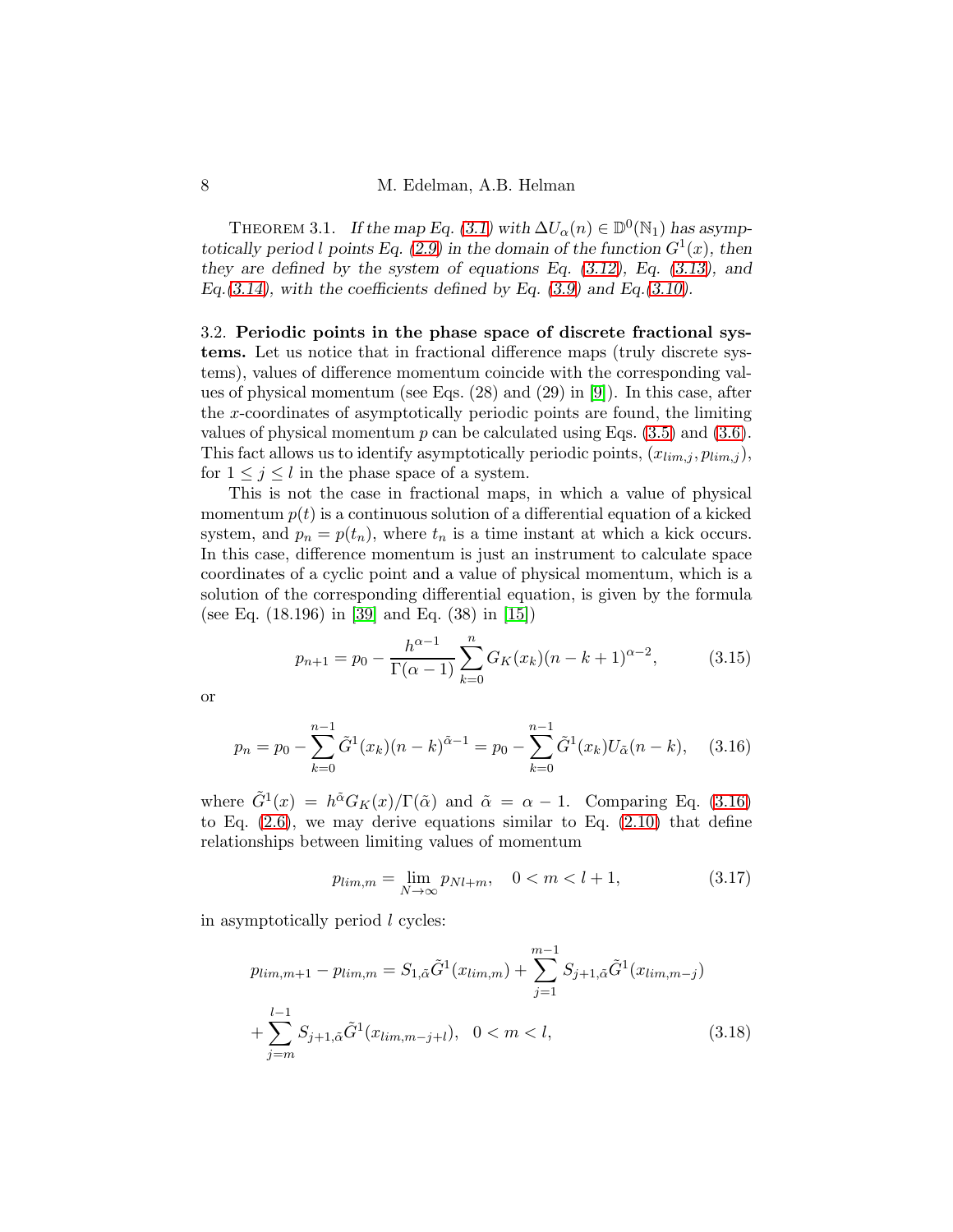where  $S_{j,\tilde{\alpha}}$  is the value of  $S_j$  calculated for  $\alpha = \tilde{\alpha}$ . These equations define only relative values of momentum  $p_{lim,m}$  of *l*-cycles. The equation that closes the system is a consequence of the following theorem:

<span id="page-8-1"></span>THEOREM 3.2. In fractional maps of the orders  $1 < \alpha < 2$  the total of all physical momenta of period–l points is zero:

$$
\sum_{j=1}^{l} p_{\lim,j} = 0, \quad l \in \mathbb{Z}, \quad l > 1. \tag{3.19}
$$

P r o o f. Let us notice that from the definition Eq. [\(3.2\)](#page-5-1) follows that in a period l point the total of all difference momenta is zero:

$$
\sum_{j=1}^{l} p_{lim,j}^{1} = 0, \quad l \in \mathbb{Z}, \quad l > 1.
$$
 (3.20)

Using equations Eqs. [\(3.3\)](#page-5-3) and [\(3.16\)](#page-7-0) and ignoring  $f_1(n-1) - f_1(n-2)$ terms which disappear in the limit  $n \to \infty$ , we may write that

$$
p_n - p_n^1 = \sum_{m=1}^n \tilde{G}^1(x_{n-m}) \left[ \frac{m^{\alpha-1} - (m-1)^{\alpha-1}}{\alpha - 1} - m^{\alpha-2} \right].
$$
 (3.21)

Now let us consider a total of  $l$  consecutive differences at large values of  $n$ .

$$
\lim_{N \to \infty} \sum_{n=Nl+1}^{Nl+l} (p_n - p_n^1)
$$
\n
$$
= \lim_{N \to \infty} \sum_{n=Nl+1}^{Nl+l} \sum_{m=1}^n \tilde{G}^1(x_{n-m}) \left[ \frac{m^{\alpha-1} - (m-1)^{\alpha-1}}{\alpha-1} - m^{\alpha-2} \right].
$$
\n(3.22)

After changing the order of summation on the right hand side (RHS), this equality can be written as

<span id="page-8-0"></span>
$$
\sum_{j=1}^{l} p_{lim,j} - \sum_{j=1}^{l} p_{lim,j}^{1} = \lim_{N \to \infty} \sum_{m=1}^{Nl+l} \left[ \frac{m^{\alpha-1} - (m-1)^{\alpha-1}}{\alpha - 1} - m^{\alpha-2} \right]
$$
  

$$
\times \sum_{n=Nl+1}^{Nl+l} \tilde{G}^{1}(x_{n-m}) + \lim_{N \to \infty} \sum_{m=Nl+1}^{Nl+l} \left[ \frac{m^{\alpha-1} - (m-1)^{\alpha-1}}{\alpha - 1} - m^{\alpha-2} \right]
$$
  

$$
\times \sum_{n=m}^{Nl+l} \tilde{G}^{1}(x_{n-m}).
$$
 (3.23)

The expressions in the square brackets on the RHS of this equation are of the order  $m^{\alpha-3}$ . The very last sum of  $\tilde{G}^1(x_{n-m})$  in the equation contains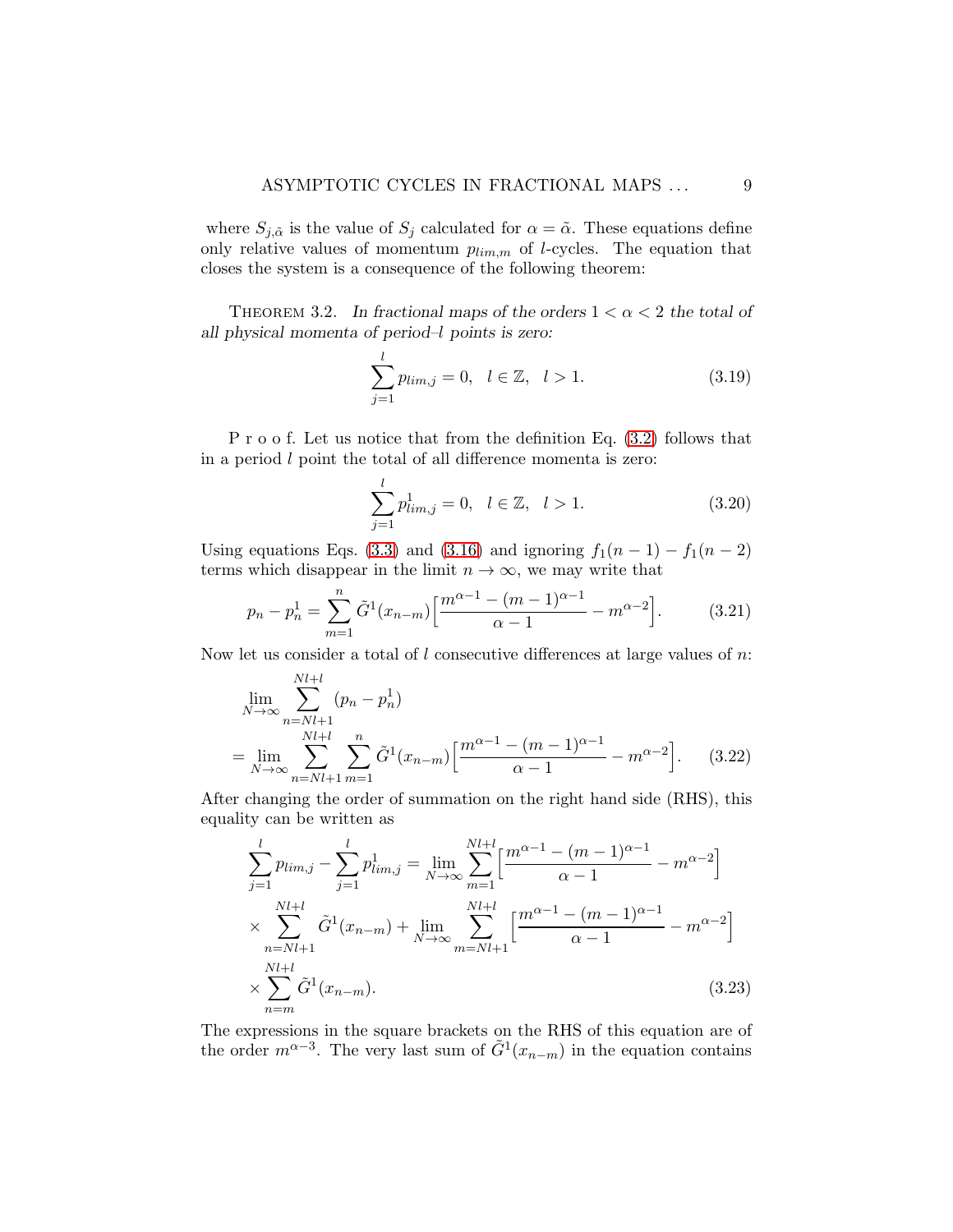not more than l bounded terms and is bounded by some constant  $C_1$ . Its multiplier in the square brackets is of the order  $m^{\alpha-3}$  and for any  $\varepsilon$  there exists  $N_{l1}$  such that for any  $N > N_{l1}$  this multiplier will be less than  $\varepsilon/(3lC_1)$ . Then, the whole last term will be less than  $\varepsilon/3$ . The first term on the RHS may be split into two terms:

<span id="page-9-0"></span>
$$
\lim_{N \to \infty} \sum_{m=1}^{Nl+l} \left[ \frac{m^{\alpha-1} - (m-1)^{\alpha-1}}{\alpha - 1} - m^{\alpha-2} \right] \sum_{n=Nl+1}^{Nl+l} \tilde{G}^1(x_{n-m}) =
$$
\n
$$
\lim_{N_1 \to \infty, N-N_1 \to \infty} \sum_{m=1}^{N_1l+l} \left[ \frac{2 - \alpha}{2} m^{\alpha-3} + O(m^{\alpha-4}) \right] \sum_{n=Nl+1}^{Nl+l} \tilde{G}^1(x_{n-m}) \qquad (3.24)
$$
\n
$$
+ \lim_{N_1 \to \infty, N-N_1 \to \infty} \sum_{m=N_1l+l+1}^{Nl+l} \left[ \frac{2 - \alpha}{2} m^{\alpha-3} + O(m^{\alpha-4}) \right] \sum_{n=Nl+1}^{Nl+l} \tilde{G}^1(x_{n-m}),
$$

where  $N > N_1$ . The sum of l consecutive values of  $\tilde{G}^1(x_{n-m})$  is bounded by some constant  $C_2$  (the limit of this sum is zero, see Eq.  $(3.14)$ ). The series of the terms in the square brackets is converging absolutely. So, the series itself is bounded by some constant  $C_3$  and for any  $\varepsilon$  there exists  $N_{l2}$ such that for any  $N_1 > N_{2}$  the total of the terms of this series starting from  $N_1l + l + 1$  will be less than  $\varepsilon/(3C_2)$ . Then, the magnitude of the last term (the third line of the equation) can be made less than  $\varepsilon/3$  by selecting a large enough value of  $N_1$ . For any  $\varepsilon$  we may find a large  $N_{l3}$  such that, for any  $N > N_{l3}$ ,  $N - N_1$  will be large enough to make the sum of l consecutive values of  $\tilde{G}^{1}(x_{n-m})$  less than  $\varepsilon/(3C_{3})$ . Then, the first term on the RHS of Eq. [\(3.25\)](#page-9-0) (the second line of the equation) will be less than  $\varepsilon/3$ .

Now, for any  $\varepsilon$ , if we choose a large  $N(N > N_{l1})$  and  $N > N_{l2}$ , then the expression on the RHS of Eq.  $(3.23)$ ) will be less than  $\varepsilon$ , which means that the expression on the left is zero and

$$
\sum_{j=1}^{l} p_{\lim,j} = \sum_{j=1}^{l} p_{\lim,j}^{1} = 0, \quad l \in \mathbb{Z}, \quad l > 1. \tag{3.25}
$$

This ends the proof.  $\Box$ 

The results of Theorem [3.1](#page-7-1) were previously observed in numerical calculations, starting from [\[20\]](#page-24-2) (see also review [\[8\]](#page-23-6)), but has never been proven before.

As in the case  $\alpha < 1$ , to calculate periodic points, one should first calculate the sums  $S_j^1$ .

3.3. Calculation of the sums  $S_j^1$ . Calculation of the sums  $S_j^1$ , in the case of fractional difference maps, is quite simple. Let us notice that in this case,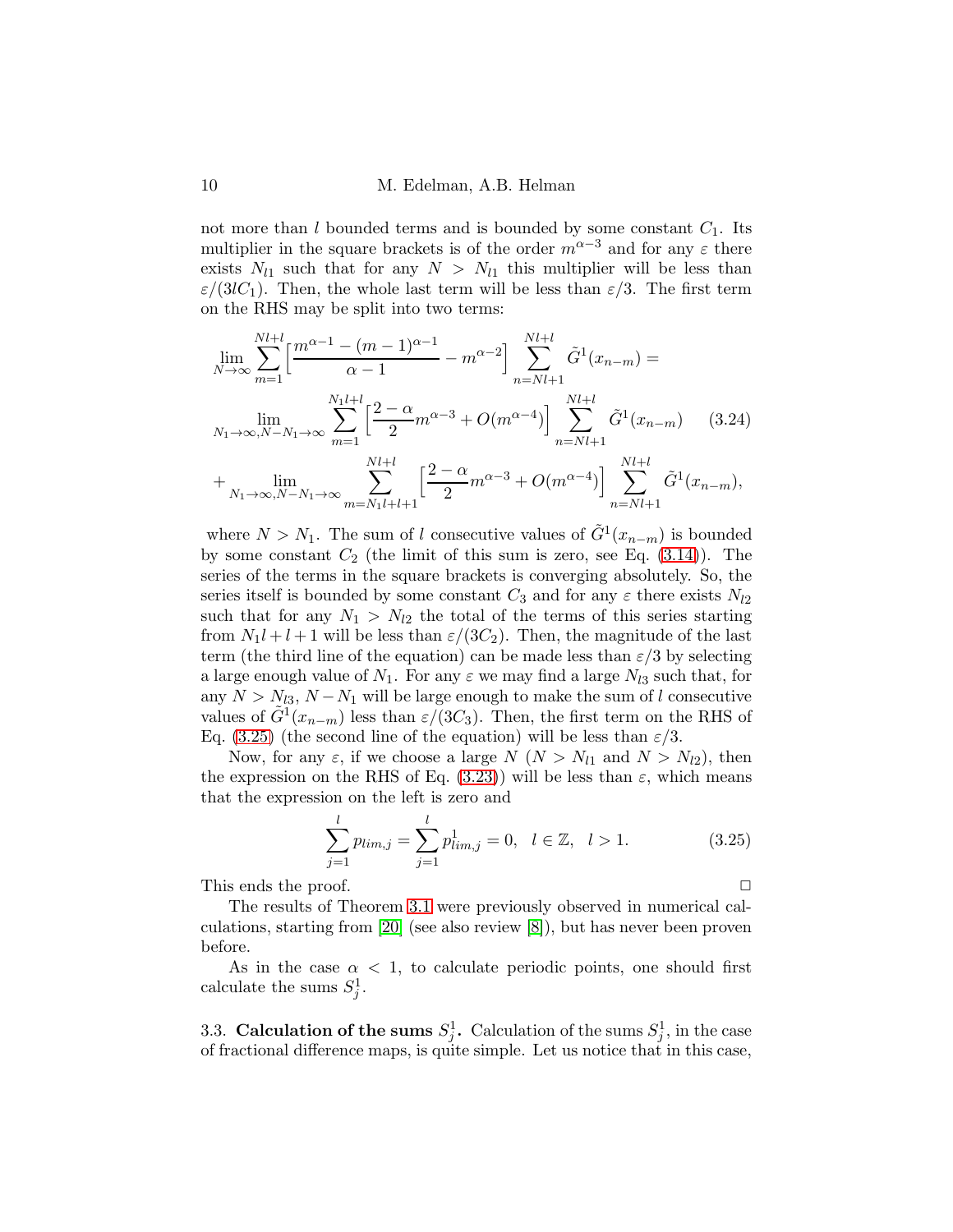the combination of equations Eqs.  $(3.9)$ ,  $(3.10)$ ,  $(3.4)$ ,  $(2.12)$ , and  $(2.13)$ produces the following results:

$$
S_1^1(\alpha) = -\Gamma(\alpha) + (2 - \alpha)(\alpha - 1) \sum_{k=1}^{\infty} \frac{\Gamma(lk + \alpha - 2)}{\Gamma(lk + 1)}
$$
  
=  $(\alpha - 1)S_1(\alpha - 1)$  (3.26)

and

$$
S_{j+1}^1(\alpha) = (2 - \alpha)(\alpha - 1) \sum_{k=0}^{\infty} \frac{\Gamma(lk + j + \alpha - 2)}{\Gamma(lk + j + 1)}
$$
  
= (\alpha - 1)S\_{j+1}(\alpha - 1), \quad 0 < j < l. \tag{3.27}

In the last two formulae we explicitly show the dependence of sums on  $\alpha$ by adding it as the argument. Because  $0 < \alpha - 1 < 1$ , it is possible to use numerical formulae and tables derived in [\[18\]](#page-24-7) to obtain  $S_j$  and then  $S_j^1$ .

We will follow the steps described in [\[18\]](#page-24-7) to calculate the sums in the case of fractional maps. In this case, Eqs. [\(3.9\)](#page-6-3) and [\(3.10\)](#page-6-4) can be written as

$$
S_1^1 = -1 + \sum_{k=1}^N \left[ 2(lk)^{\alpha - 1} - (lk - 1)^{\alpha - 1} - (lk + 1)^{\alpha - 1} \right]
$$
  
+ 
$$
\sum_{k=N+1}^{\infty} \left[ 2(lk)^{\alpha - 1} - (lk - 1)^{\alpha - 1} - (lk + 1)^{\alpha - 1} \right]
$$
(3.28)

and

$$
S_{j+1}^1 = \sum_{k=0}^N \left[ 2(lk)^{\alpha+j-1} - (lk+j-1)^{\alpha-1} - (lk+j+1)^{\alpha-1} \right]
$$
  
+ 
$$
\sum_{k=N+1}^{\infty} \left[ 2(lk)^{\alpha+j-1} - (lk+j-1)^{\alpha-1} - (lk+j+1)^{\alpha-1} \right], \ 0 < j < l, \ (3.29)
$$

where N is a large number (we used  $N = 20000$  in all calculations). In the second (the infinite) sums we factor out  $(lk)^{\alpha-1}$  and develop the difference into a Taylor series. After some simple transformations, the expression to calculate  $S_j^1$  can be written as

<span id="page-10-0"></span>
$$
S_1^1 = -1 + \sum_{k=1}^N \left[ 2(lk)^{\alpha - 1} - (lk - 1)^{\alpha - 1} - (lk + 1)^{\alpha - 1} \right]
$$

$$
+ (1 - \alpha)(\alpha - 2)l^{\alpha - 3} \left[ \zeta_N(3 - \alpha) + \frac{(\alpha - 3)(\alpha - 4)}{12l^2} \zeta_N(5 - \alpha) \right] (3.30)
$$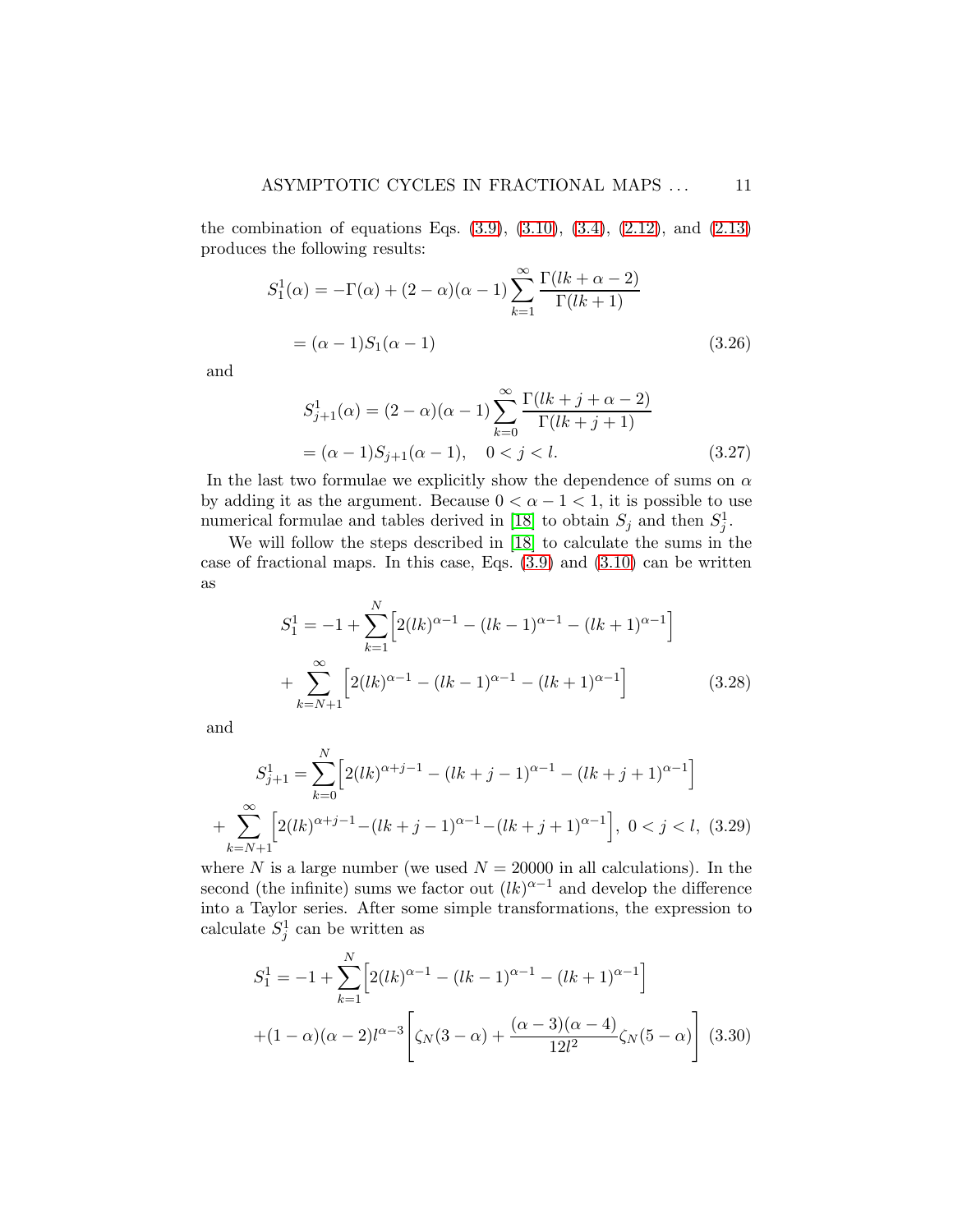12 M. Edelman, A.B. Helman

$$
+O(N^{\alpha-6})
$$

and

<span id="page-11-3"></span>
$$
S_{j+1}^{1} = \sum_{k=0}^{N} \left[ 2(lk+j)^{\alpha-1} - (lk+j-1)^{\alpha-1} - (lk+j+1)^{\alpha-1} \right]
$$
  
+(1 - \alpha)(\alpha - 2)l^{\alpha-3} \left\{ \zeta\_N(3-\alpha) + \frac{\alpha-3}{l} \left[ j\zeta\_N(4-\alpha) \right] \right\}  
+\frac{\alpha-4}{12l} \left( (6j^2+1)\zeta\_N(5-\alpha) + \frac{(\alpha-5)j(2j^2+1)}{l} \zeta\_N(6-\alpha) \right) \right] \Big\}  
+ O(N^{\alpha-6}),

where

<span id="page-11-2"></span>
$$
\zeta_N(m-\alpha) = \zeta(m-\alpha) - \sum_{k=1}^N k^{\alpha-m},\tag{3.32}
$$

 $0 < j < l$ , and we used a fast method for calculating values of the Riemann ζ-function. To estimate the accuracy of our computations, we also calculated the value of  $\Sigma S_i^1$ , whose deviation from zero represents the absolute error. Researchers, who apply and investigate fractional maps may use the results of the  $S_j^1$  constants calculations for the period two and three points presented in Tables [1](#page-12-0) and [2.](#page-13-0) It may be noticed that, in the period two case, the definition of the constant  $S_2^1$  coincides with the definition of the introduced in [\[20\]](#page-24-2) constant  $V_{\alpha l}$ .

# 4. Asymptotically periodic cycles for  $\alpha > 2$

Let us consider an arbitrary  $m - 1 < \alpha < m$ . The fractional Caputo universal map Eq.  $(2.1)$  can be written as

<span id="page-11-1"></span>
$$
x_{n+1} = \sum_{k=0}^{m-1} \frac{b_k}{k!} h^k (n+1)^k - h^{m-1} \sum_{k=0}^n G^{m-1}(x_k) U_\alpha (n-k+1), \qquad (4.1)
$$

where  $n \in \mathbb{N}_0$ ,  $U_\alpha(n)$  is defined by Eq. [\(2.7\)](#page-3-5), and  $G^{m-1}(x) = G_K(x)h^{\alpha-m+1}/\Gamma(\alpha).$ 

The h-difference Caputo universal map Eq.  $(2.2)$  can be written as

<span id="page-11-0"></span>
$$
x_{n+1} = x_0 + \sum_{k=1}^{m-1} \frac{c_k}{k!} h^k (n+1) n \dots (n+2-k)
$$

$$
-h^{m-1} \sum_{k=0}^{n} G^{m-1}(x_k) U_{\alpha} (n-k+1)
$$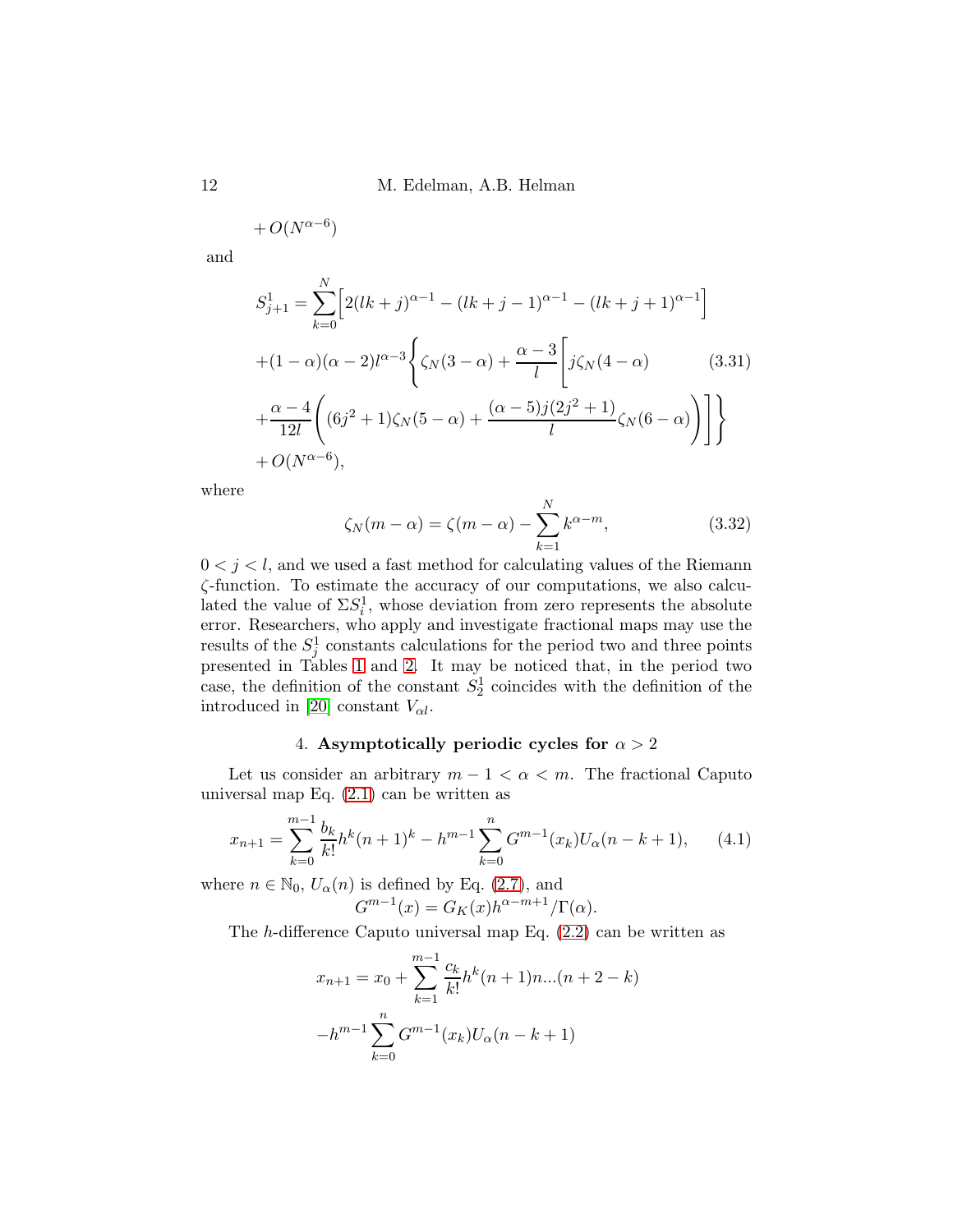| $\alpha$ | $S^1$       | $S^1_2$  | $\Sigma S_i^1$ |
|----------|-------------|----------|----------------|
| 1.01     | -.9954781   | .9954781 | $4.44e-16$     |
| 1.05     | -.9772693   | .9772693 | $2.89e-15$     |
| 1.1      | -.9542397   | .9542397 | $6.55e-15$     |
| 1.15     | -.9309180   | .9309180 | 1.30e-14       |
| 1.2      | -.9073118   | .9073118 | 1.67e-14       |
| 1.25     | $-.8834292$ | .8834292 | 2.16e-14       |
| 1.3      | $-.8592791$ | .8592791 | 3.72e-14       |
| 1.35     | -.8348713   | .8348713 | 3.01e-14       |
| 1.4      | $-.8102162$ | .8102162 | 3.71e-14       |
| 1.45     | -.7853250   | .7853250 | 5.47e-14       |
| 1.5      | -.7602096   | .7602096 | 5.62e-14       |
| 1.55     | $-.7348831$ | .7348831 | 6.73e-14       |
| 1.6      | -.7093590   | .7093590 | 7.38e-14       |
| 1.65     | -.6836521   | .6836521 | -7.55e-15      |
| 1.7      | -.6577777   | .6577777 | $-2.78e-13$    |
| 1.75     | -.6317523   | .6317523 | $-9.10e-13$    |
| 1.8      | $-.6055932$ | .6055932 | $-2.04e-13$    |
| 1.85     | -.5793187   | .5793187 | $-3.74e-13$    |
| 1.9      | -.5529480   | .5529480 | $-2.76e-12$    |
| 1.95     | -.5265014   | .5265014 | $-1.05e-11$    |
| $1.99\,$ | $-.5053036$ | .5053036 | $-6.53e-12$    |

TABLE 1. The values of  $S_j^1$ ,  $1 \leq j \leq 2$ , for T=2 cycles (fractional maps).

<span id="page-12-0"></span>
$$
+h^{m-1} \sum_{k=0}^{m-2} G^{m-1}(x_k) U_{\alpha}(n-k+1), \tag{4.2}
$$

where  $x_k = x(kh)$ ,  $\alpha \in \mathbb{R}$ ,  $\alpha \ge 0$ ,  $m = \lceil \alpha \rceil$ ,  $n \in \mathbb{N}_{m-1}$ ,  $c_k \in \mathbb{R}$ , and  $U_{\alpha}(n)$ is defined by Eq.  $(2.8)$ .

4.1. Higher order difference momenta. Let us define order  $i > 1$  difference momentum as

$$
p_{n+1}^i = \frac{p_{n+1}^{i-1} - p_n^{i-1}}{h} = \Delta^i x_{n-i+1}, \ \ 0 < i < m. \tag{4.3}
$$

To derive the equations that define periodic points we'll need to derive the expression for the limiting ( $n \to \infty$ ) values of the  $m-1$ st order momentum  $p^{m-1}$ . The last term (the sum) on the RHS of Eq. [\(4.2\)](#page-11-0) is of the order  $n^{\alpha-1}$ and after the application of the  $m-1$ st order of the h-difference operator it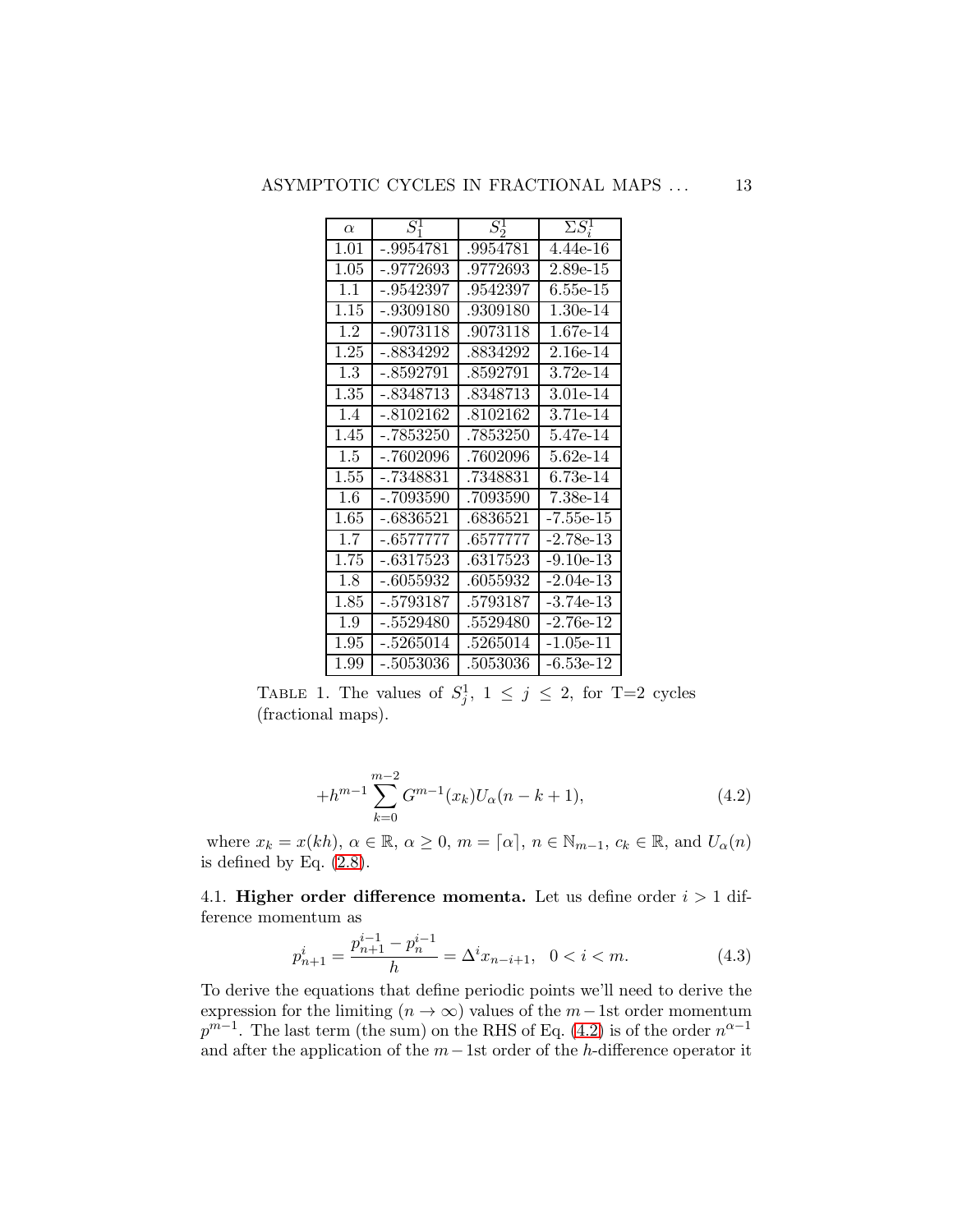14 M. Edelman, A.B. Helman

| $\alpha$ | $S^1$         | $\overline{S_2^1}$ | $S^1_3$    | $\Sigma S_i^1$ |
|----------|---------------|--------------------|------------|----------------|
| 1.01     | -.998088676   | .994297820         | .003790856 | 5.67E-16       |
| 1.05     | -.990205877   | .971261837         | .018944039 | 2.48E-15       |
| 1.1      | -.979805615   | .941958610         | .037847005 | 5.56E-15       |
| 1.15     | -.968778551   | .912096431         | .056682119 | 1.15E-14       |
| 1.2      | -.957104032   | .881682864         | .075421169 | 1.36E-14       |
| 1.25     | $-.944761480$ | .850727005         | .094034474 | 2.07E-14       |
| 1.3      | -.931730456   | .819239584         | .112490872 | 2.78E-14       |
| 1.35     | -.917990742   | .787233052         | .130757690 | $2.03E-14$     |
| 1.4      | $-.903522418$ | .754721680         | .148800738 | 3.69E-14       |
| 1.45     | - 888305951   | .721721659         | .166584292 | 9.76E-14       |
| 1.5      | $-.872322287$ | .688251202         | .184071085 | 3.86E-14       |
| 1.55     | -.855552955   | .654330642         | .201222312 | 1.79E-13       |
| 1.6      | -.837980174   | .619982544         | .217997630 | 2.31E-14       |
| 1.65     | -.819586970   | .585231803         | .234355167 | 1.86E-14       |
| 1.7      | $-.800357297$ | .550105757         | .250251540 | $-4.96E-13$    |
| 1.75     | $-.780276168$ | .514634289         | .265641879 | $-8.29E-13$    |
| 1.8      | -.759329798   | .478849937         | .280479860 | 2.76E-13       |
| 1.85     | -.737505746   | .442788001         | .294717744 | 2.04E-12       |
| 1.9      | -.714793081   | .406486651         | .308306429 | 6.40E-12       |
| 1.95     | $-.691182527$ | .369987024         | .321195502 | $-4.32E-12$    |
| 1.99     | $-.671642567$ | .340674171         | .330968396 | 8.96E-12       |

<span id="page-13-0"></span>TABLE 2. The values of  $S_j^1$ ,  $1 \leq j \leq 3$ , for period 3 cycles (fractional maps).

will be of the order  $n^{\alpha-m}$ . This term will tend to zero in the limit  $n \to \infty$ and may be ignored. Now, let use consider the  $m - 1$ st order h-difference of the first term (which accounts for the initial conditions) on the RHS of Eq. [\(4.1\)](#page-11-1) written for  $x_n$ :

<span id="page-13-2"></span>
$$
\sum_{k=0}^{m-1} \frac{b_k}{k!} h^{k-m+1} \sum_{i=0}^{m-1} (-1)^i \binom{m-1}{i} (n-i)^k.
$$
 (4.4)

First, let us prove the following theorem (identity):

<span id="page-13-3"></span>THEOREM 4.1. For any  $n \in \mathbb{Z}$ ,  $m \in \mathbb{N}_0$ , and  $k \in \mathbb{N}_0$  (when  $k = 0$ ,  $n \notin [0, m]$ ) the following identity holds:

<span id="page-13-1"></span>
$$
\sum_{i=0}^{m} (-1)^{i} {m \choose i} (n-i)^{k} = \begin{cases} 0 & \text{for } 0 \le k < m ,\\ k! & \text{for } k = m . \end{cases}
$$
 (4.5)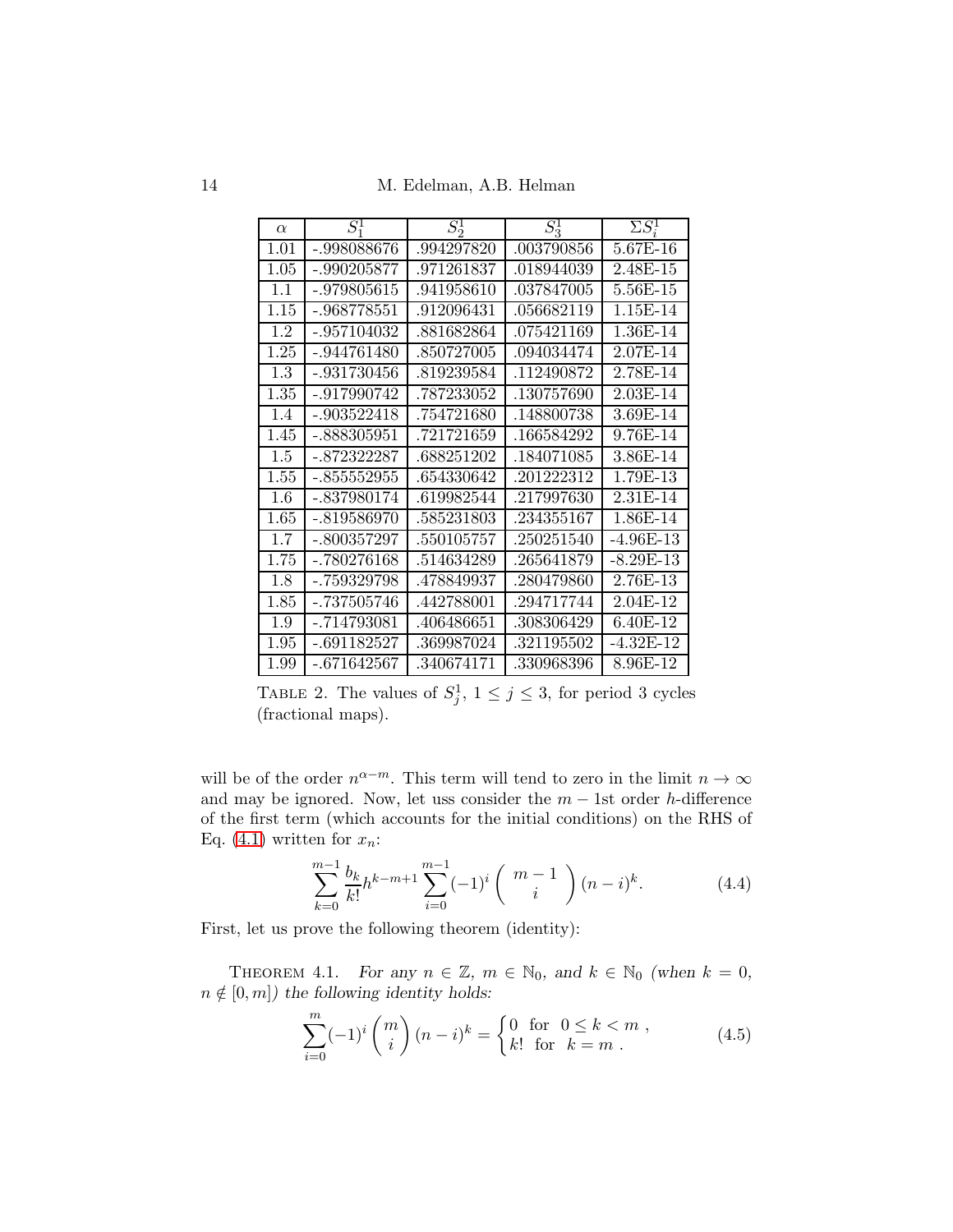P r o o f. We prove the identity by induction. When  $m = 0$ ,  $m = 1$ , or  $m = 2$ , for  $0 \leq k \leq m$  the identity is easily verifiable. In what follows we use the Pascal identity

$$
\left(\begin{array}{c} m \\ i \end{array}\right) = \left(\begin{array}{c} m-1 \\ i-1 \end{array}\right) + \left(\begin{array}{c} m-1 \\ i \end{array}\right). \tag{4.6}
$$

Assuming that the identity Eq. [\(4.5\)](#page-13-1) holds for the total with the positive upper limit  $m - 1$ , we may write:

<span id="page-14-0"></span>
$$
\sum_{i=0}^{m} (-1)^{i} {m \choose i} (n-i)^{k} = n^{k} + \sum_{i=1}^{m} (-1)^{i} {m \choose i} (n-i)^{k}
$$
  
=  $n^{k} + \sum_{i=1}^{m} (-1)^{i} {m-1 \choose i-1} (n-i)^{k} + \sum_{i=0}^{m} (-1)^{i} {m-1 \choose i} (n-i)^{k} - n^{k}$   
=  $-\sum_{j=0}^{m-1} (-1)^{j} {m-1 \choose j} ((n-1)-j)^{k} + \sum_{i=0}^{m-1} (-1)^{i} {m-1 \choose i} (n-i)^{k}, (4.7)$ 

where  $j = i - 1$ . If  $k \leq m$  then, according to our assumption, the two totals on the last line in Eq [\(4.7\)](#page-14-0) are identical and have the opposite signs and the result is zero. If  $k = m$ , then

$$
\sum_{i=0}^{m} (-1)^{i} {m \choose i} (n-i)^{k} = \sum_{i=0}^{m-1} (-1)^{i} {m-1 \choose i} \{(n-i)^{m} - [(n-i)-1]^{m}\}
$$
  
\n
$$
= \sum_{i=0}^{m-1} (-1)^{i} {m-1 \choose i} \left[ m(n-i)^{m-1} - \frac{m(m-1)}{2} (n-i)^{m-2} + \dots \right]
$$
  
\n
$$
= m \sum_{i=0}^{m-1} (-1)^{i} {m-1 \choose i} (n-i)^{m-1}
$$
  
\n
$$
- \frac{m(m-1)}{2} \sum_{i=0}^{m-1} (-1)^{i} {m-1 \choose i} (n-i)^{m-2} + \dots
$$
  
\n
$$
= m(m-1)! + 0 + \dots = m! = k!.
$$
 (4.8)

This ends the proof.  $\Box$ 

As a result of this theorem, we may conclude that the  $m - 1$ st order h-difference Eq. [\(4.4\)](#page-13-2) is equal to  $b_{m-1}$ , which is the initial value of the  $m - 1$ st derivative of x.

In the case of the fractional difference map, the the  $m - 1$ st order hdifference of the first term in the expression for  $x_n$  can be written like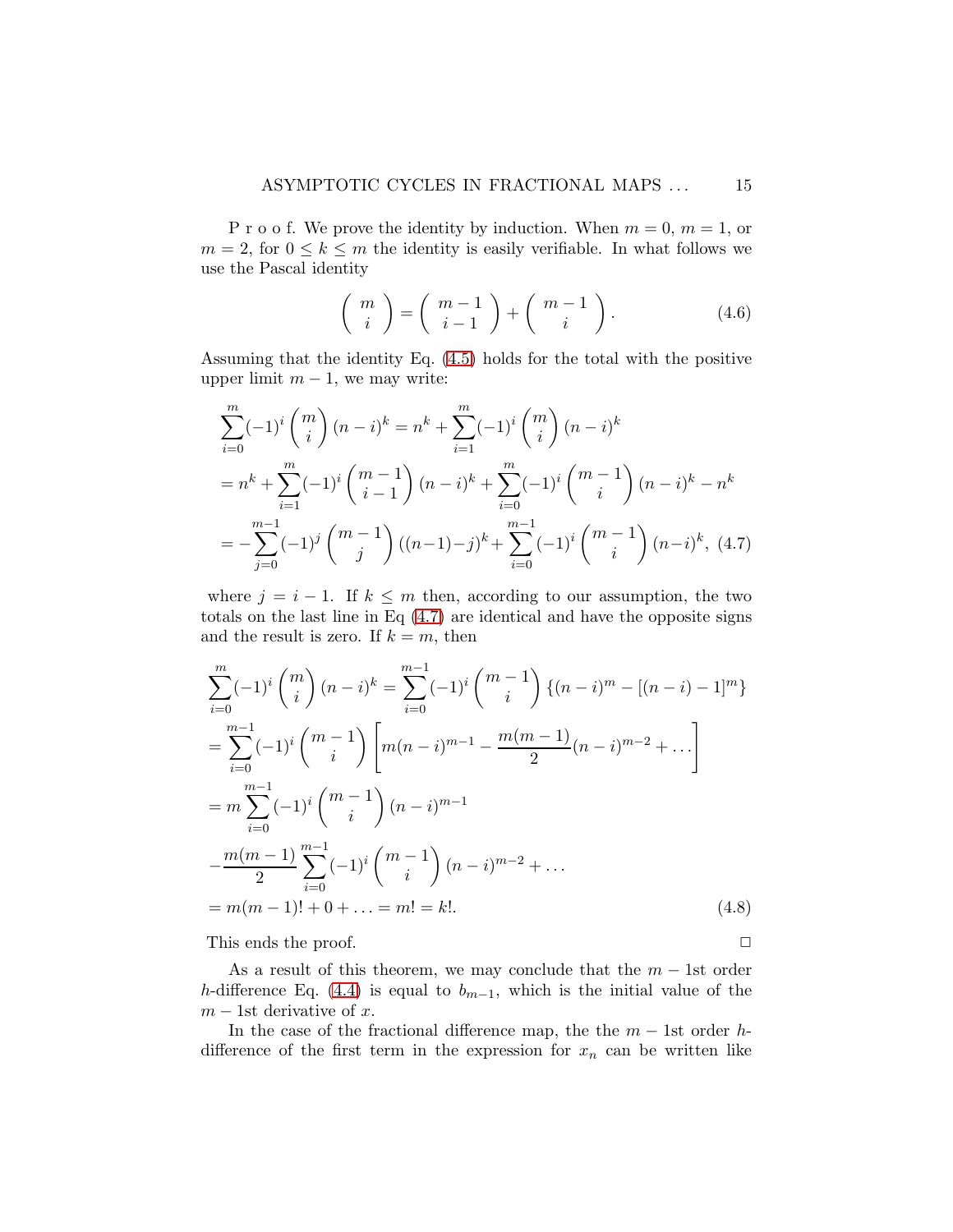16 M. Edelman, A.B. Helman

Eq. [\(4.4\)](#page-13-2), but with the falling factorial instead the power function:

<span id="page-15-1"></span>
$$
\sum_{k=0}^{m-1} \frac{c_k}{k!} h^{k-m+1} \sum_{i=0}^{m-1} (-1)^i \binom{m-1}{i} (n-i)^{(k)}.
$$
 (4.9)

The proof by induction of the following theorem, is similar to the proof of Theorem [4.1:](#page-13-3)

THEOREM 4.2. For any  $n \in \mathbb{Z}_+$  and  $m \in \mathbb{Z}_+$ ,  $n > m$ , and  $k \in \mathbb{Z}_+$  the following identity holds:

$$
\sum_{i=0}^{m} (-1)^{i} {m \choose i} (n-i)^{(k)} = \begin{cases} 0 & \text{for } 0 < k < m \\ k! & \text{for } k = m \end{cases},
$$
 (4.10)

P r o o f. When  $m = 2$  and k is 1 or 2 the identity holds. Let us assume that the theorem holds for the total with the upper limit  $m - 1$ , then:

$$
\sum_{i=0}^{m} (-1)^{i} {m \choose i} (n-i)^{(k)} = n^{(k)} + \sum_{i=1}^{m} (-1)^{i} {m \choose i} (n-i)^{(k)}
$$

$$
= n^{(k)} + \sum_{i=1}^{m} (-1)^{i} {m-1 \choose i-1} (n-i)^{(k)} + \sum_{i=0}^{m} (-1)^{i} {m-1 \choose i} (n-i)^{(k)} - n^{(k)}
$$

$$
- \sum_{j=0}^{m-1} (-1)^{j} {m-1 \choose j} ((n-1)-j)^{(k)} + \sum_{i=0}^{m-1} (-1)^{i} {m-1 \choose i} (n-i)^{(k)}, (4.11)
$$

<span id="page-15-0"></span>where  $j = i-1$ . If  $k \leq m$  then, according to our assumption, the two totals on the last line in Eq [\(4.11\)](#page-15-0) are identical and have the opposite signs and the result is zero. If  $k = m$ , then

$$
\sum_{i=0}^{m} (-1)^{i} {m \choose i} (n-i)^{(k)} = \sum_{i=0}^{m-1} (-1)^{i} {m-1 \choose i} \{(n-i)^{(m)} - [(n-i)-1]^{(m)}\}
$$

$$
= m \sum_{i=0}^{m-1} (-1)^{i} {m-1 \choose i} (n-1-i)_{(m-1)} = m(m-1)! = m! = k!.
$$
 (4.12)

This ends the proof.  $\Box$ 

We see that the  $m - 1$ st order h-difference Eq. [\(4.9\)](#page-15-1) is equal to  $c_{m-1}$ . Accumulating all the results discussed in this section, in both fractional and fractional difference cases, the expression for  $p_n^{m-1}$  can be written as

<span id="page-15-2"></span>
$$
p_n^{m-1} = p_{m-1,0} - \sum_{k=0}^{n-1} G^{m-1}(x_k) U_{\alpha}^{m-1}(n-k) + F(n), \qquad (4.13)
$$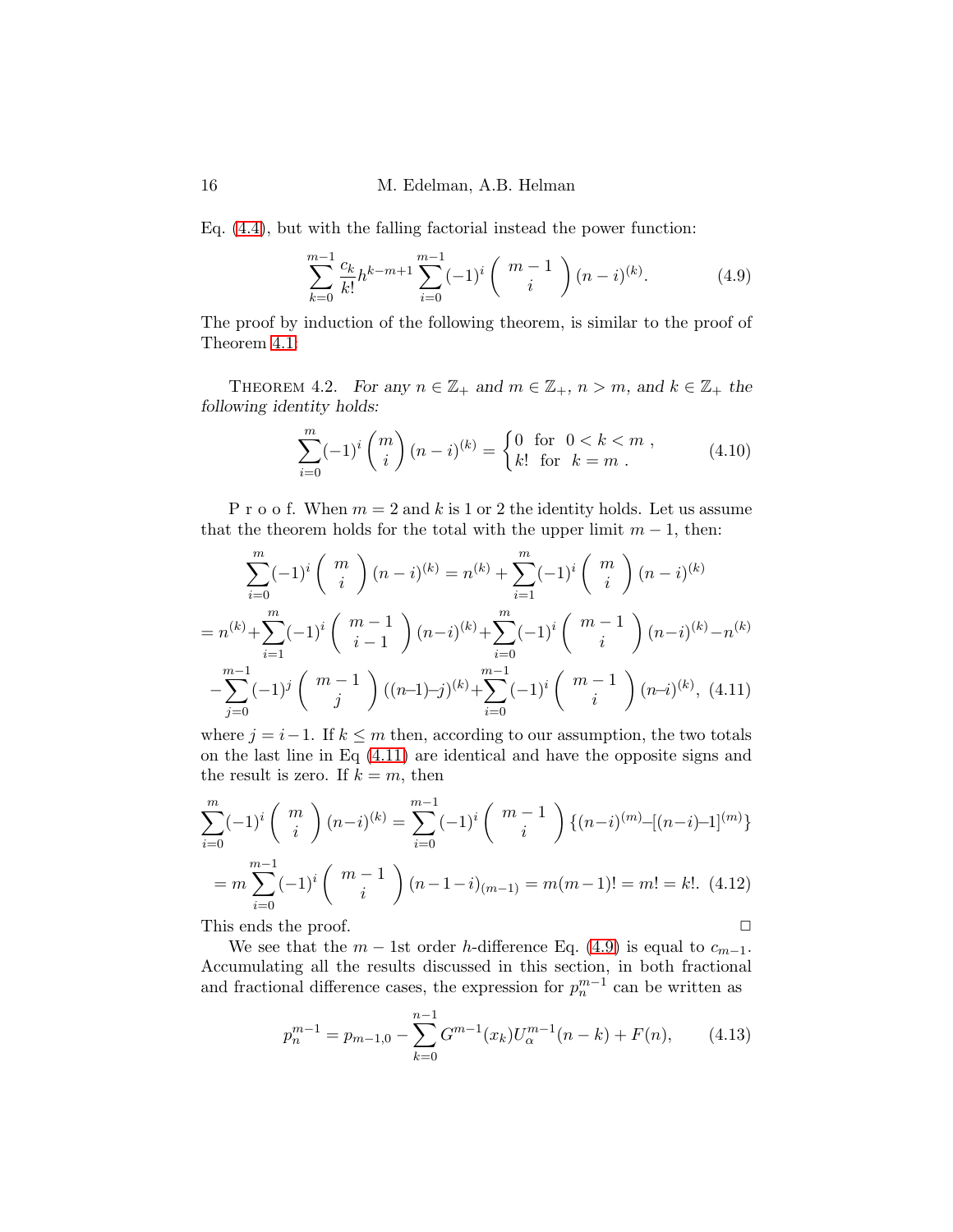where  $p_{m-1,0}$  is a constant,  $F(n) \to 0$  when  $n \to \infty$  and the definition of  $U_{\alpha}^{m-1}$  is

<span id="page-16-0"></span>
$$
U_{\alpha}^{m-1}(n) = U_{\alpha}^{m-2}(n) - U_{\alpha}^{m-2}(n-1) = \Delta^{m-1} U_{\alpha}(n-m+1). \tag{4.14}
$$

In the case of fractional difference maps, the equality

<span id="page-16-1"></span>
$$
U_{\alpha}(n) = 0, \quad \text{when} \quad n < 1 \tag{4.15}
$$

follows from the definition Eq. [\(2.8\)](#page-3-6). In fractional maps with  $\alpha > 1$  this is true only for  $n = 0$  and we will postulate this equality for  $n < 0$ .

In fractional maps,

$$
U_{\alpha}^{m-1}(n) = \begin{cases} \sum_{i=0}^{m-1} (-1)^{i} \binom{m-1}{i} (n-i)^{\alpha-1} & \text{for } n > m-1, \\ \sum_{i=0}^{n-1} (-1)^{i} \binom{m-1}{i} (n-i)^{\alpha-1} & \text{for } n < m. \end{cases}
$$
(4.16)

In fractional difference maps, assuming that the identity

$$
U_{\alpha}^{m-2}(n) = (\alpha - 1)^{(m-2)} U_{\alpha - m + 2}(n),
$$
\n(4.17)

which, according to Eq.  $(3.4)$ , holds for  $m = 3$ , is true, we may prove by induction that this identity holds for any  $m$ :

<span id="page-16-2"></span>
$$
U_{\alpha}^{m-1}(n) = U_{\alpha}^{m-2}(n) - U_{\alpha}^{m-2}(n-1)
$$
  
=  $(\alpha - 1)^{(m-2)} [U_{\alpha-m+2}(n) - U_{\alpha-m+2}(n-1)]$   
=  $(\alpha - 1)^{(m-2)} U_{\alpha-m+2}^{1}(n) = (\alpha - 1)^{(m-1)} U_{\alpha-m+1}(n)$   
=  $\frac{\Gamma(\alpha)\Gamma(n+\alpha-m)}{\Gamma(\alpha-m+1)\Gamma(n)}$ . (4.18)

For large  $n, U_{\alpha}^{m-1}(n) \sim n^{\alpha-m}$  in both, fractional and fractional difference cases.

4.2. Equations defining periodic points. Assuming that asymptotically period  $l$  points (*l*-cycles) Eq.  $(2.9)$  exist, the corresponding limiting values of the order  $i < m = [\alpha]$  difference momentum are defined as

$$
p_{\lim,k}^i = \lim_{N \to \infty} p_{Nl+k}^i = \frac{p_{\lim,k}^{i-1} - p_{\lim,k-1}^{i-1}}{h}, \quad 1 < k < l+1 \tag{4.19}
$$

and

$$
p_{\lim,1}^i = \lim_{N \to \infty} p_{Nl+1}^i = \frac{p_{\lim,1}^{i-1} - p_{\lim,l}^{i-1}}{h},\tag{4.20}
$$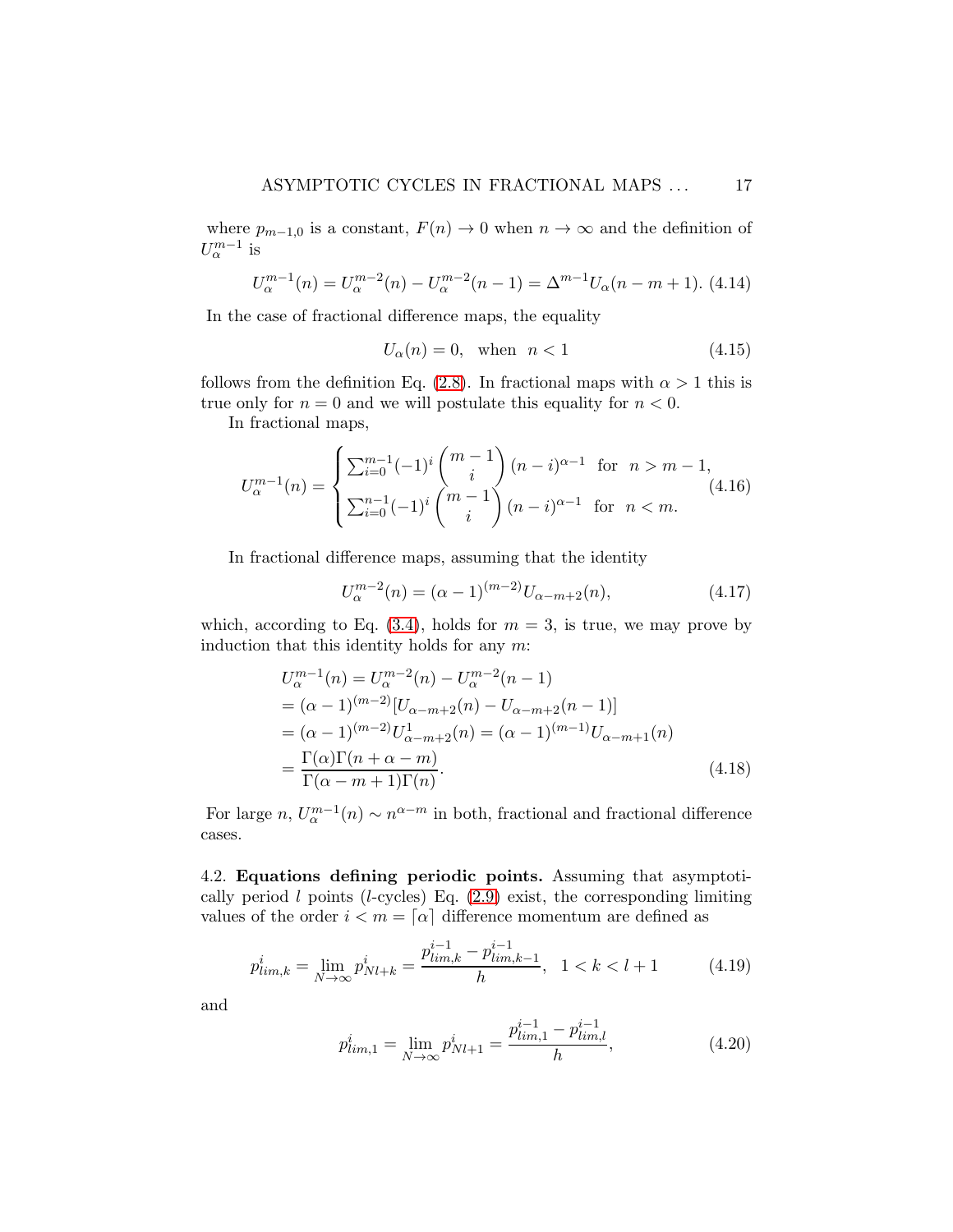which can be written as

<span id="page-17-0"></span>
$$
p_{\lim,k}^i = \begin{cases} h^{-i} \sum_{j=0}^i (-1)^j \binom{i}{j} x_{\lim,k-j} & \text{for } i < k < l+1; \\ h^{-i} \sum_{j=0}^{k-1} (-1)^j \binom{i}{j} x_{\lim,k-j} & \text{if } i \le k \le l+1; \\ +h^{-i} \sum_{j=k}^i (-1)^j \binom{i}{j} x_{\lim,l-j+k} & \text{for } 0 < k \le i. \end{cases} \tag{4.21}
$$

The equations defining asymptotically cyclic points are obtained considering the limit  $N \to \infty$ , in which case the last term of Eq. [\(4.13\)](#page-15-2) disappears. If we assume that  $U_{\alpha}(n) \in \mathbb{D}^{m-1}(\mathbb{N}_1)$  for  $m-1 < \alpha < m$ , then from the definition of  $U_{\alpha}^{m-1}(n)$  Eq. [\(4.14\)](#page-16-0) (with the extension Eq. [\(4.15\)](#page-16-1)) and Def-inition [2.1](#page-4-2) follows that  $U_{\alpha}^{m-1}(x) \in \mathbb{D}^0(\mathbb{N}_1)$ . This implies that all steps of the derivation of formulae Eqs.  $(2.10)$  -  $(2.14)$ , strictly proven in [\[18\]](#page-24-7), can be repeated here. Subtracting consecutive limiting values and adding all limiting values of the  $m - 1$ st difference momenta produces the following results:

$$
p_{\lim,k+1}^{m-1} - p_{\lim,k}^{m-1} = S_1^{m-1} G^{m-1}(x_{\lim,k}) + \sum_{j=1}^{k-1} S_{j+1}^{m-1} G^{m-1}(x_{\lim,k-j}) + \sum_{j=k}^{l-1} S_{j+1}^{m-1} G^{m-1}(x_{\lim,k-j+l}), \quad 0 < k < l \tag{4.22}
$$

and

$$
\sum_{j=1}^{l} G^{m-1}(x_{\lim,j}) = 0,
$$
\n(4.23)

where

<span id="page-17-1"></span>
$$
S_1^{m-1} = -U_{\alpha}^{m-1}(1) + \sum_{k=1}^{\infty} \left[ U_{\alpha}^{m-1}(lk) - U_{\alpha}^{m-1}(lk+1) \right],\tag{4.24}
$$

<span id="page-17-2"></span>
$$
S_{j+1}^{m-1} = \sum_{k=0}^{\infty} \left[ U_{\alpha}^{m-1}(lk+j) - U_{\alpha}^{m-1}(lk+j+1) \right], \quad 0 < j < l, \tag{4.25}
$$

and, still,

$$
\sum_{j=1}^{l} S_j^{m-1} = 0.
$$
\n(4.26)

Using Eq.  $(4.21)$  the system of l equations which defines all l periodic points after some transformations and using the Pascal identity can be written as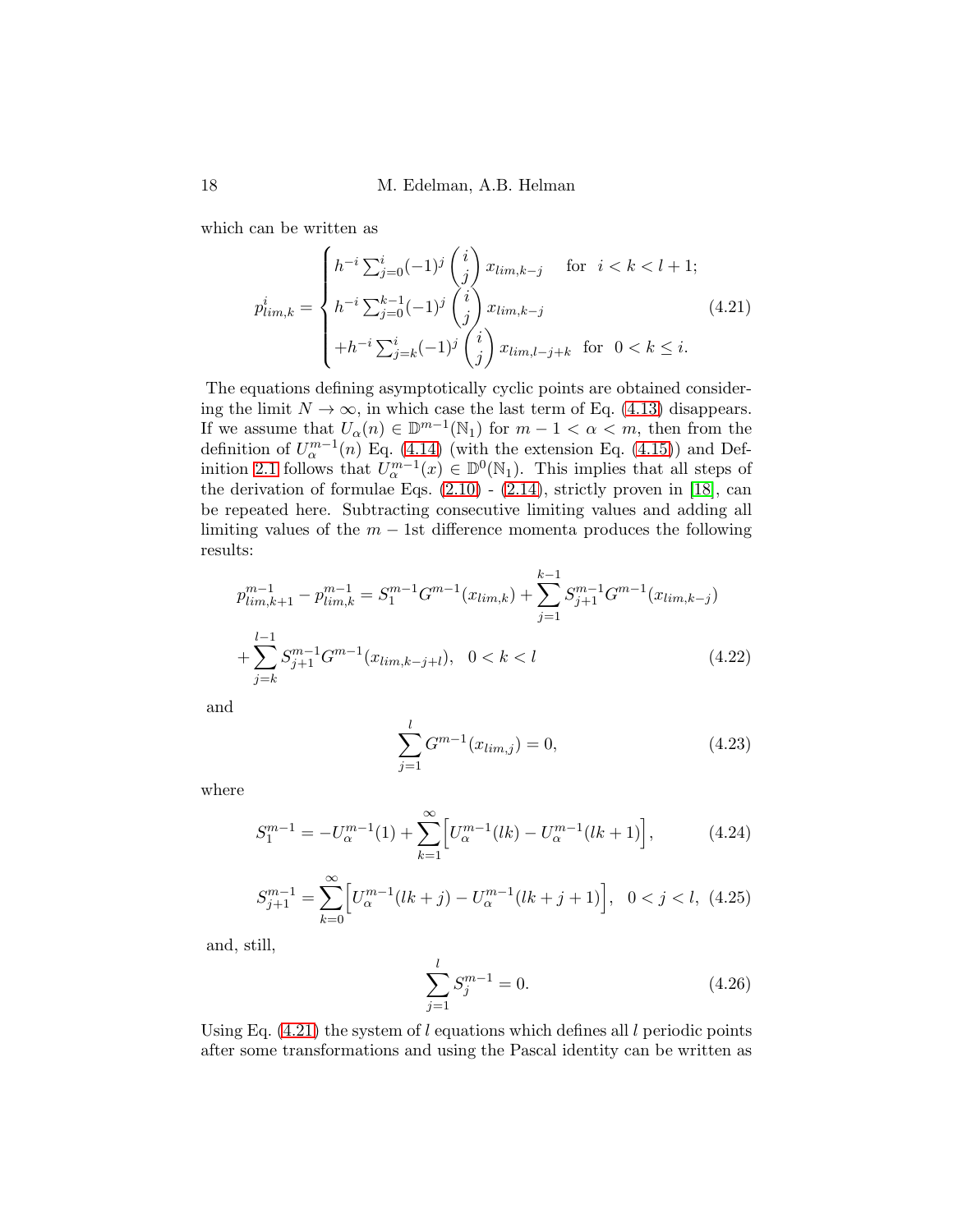<span id="page-18-0"></span>(notice that  $G^{0}(x) = h^{m-1}G^{m-1}(x)$ ),  $x_{\lim,k+1} + (-1)^m x_{\lim,k-m+1} \sum^{m-2}$  $j=0$  $(-1)^j \left( \begin{array}{c} m \ j+1 \end{array} \right) x_{lim,k-j} = S^{m-1}_1 G^0(x_{lim,k})$  $+\sum$  $k-1$  $j=1$  $S_{j+1}^{m-1}G^{0}(x_{lim,k-j})+\sum$  $l-1$  $j=k$  $S_{j+1}^{m-1}G^{0}(x_{\lim,k-j+l}), m-1 < k < l, (4.27)$  $x_{lim,m} + (-1)^m x_{lim,l} +$  $\sum^{m-1}$  $j=1$  $(-1)^j\left(\begin{array}{c}m\\ n\end{array}\right)$ j  $x_{lim,m-j} = S_1^{m-1} G^0(x_{lim,m-1})$  $+$  $\sum^{m-2}$  $j=1$  $S^{m-1}_{j+1}G^0(x_{lim,m-1-j}) + \sum$  $l-1$  $j=m-1$  $S_{j+1}^{m-1}G^{0}(x_{\lim,m-1-j+l}),\;k=m-1,$ 

$$
x_{\lim,k+1} + (-1)^m x_{\lim,l+k-m+1} - \sum_{j=1}^{k-1} (-1)^j \binom{m}{j+1} x_{k-j}
$$
  

$$
- \sum_{j=k}^{m-2} (-1)^j \binom{m}{j+1} x_{\lim,l+k-j} = S_1^{m-1} G^0(x_{\lim,k}) + \sum_{j=1}^{k-1} S_{j+1}^{m-1} G^0(x_{\lim,k-j})
$$
  

$$
+ \sum_{j=k}^{l-1} S_{j+1}^{m-1} G^0(x_{\lim,k-j+l}), \ 0 < k < m-1,
$$
\n
$$
(4.29)
$$

and

<span id="page-18-1"></span>
$$
\sum_{j=1}^{l} G^{0}(x_{\lim,j}) = 0.
$$
\n(4.30)

This is the end of the proof of the following theorem:

<span id="page-18-3"></span>THEOREM 4.3. If the map

<span id="page-18-2"></span>
$$
x_{n+1} = f(n) - h^{m-1} \sum_{k=0}^{n} G^{m-1}(x_k) U_{\alpha}(n-k+1), \tag{4.31}
$$

where  $\lim_{n\to\infty} \Delta^{m-1} f(n)$  is a constant,  $m = [\alpha]$ ,  $\alpha \in \mathbb{R}$ ,  $\alpha > 0$ ,  $h > 0$ , and  $\Delta^{m-1}U_{\alpha}(n) \in \mathbb{D}^0(\mathbb{N}_1)$  has asymptotically period l points Eq. [\(2.9\)](#page-3-1) in the domain of the function  $G^{m-1}(x)$ , then they are defined by the system of equations Eqs.  $(4.27)$  – Eq.  $(4.30)$ , with the coefficients defined by Eq.  $(4.24)$ and Eq.[\(4.25\)](#page-17-2).

REMARK. When  $m > 1$ , to use Eq. [\(4.24\)](#page-17-1) and Eq. [\(4.25\)](#page-17-2), the domain  $U(n)$  is extended to  $n \in \mathbb{N}_{2-m}$  and it is assumed that  $U(n) = 0$  for  $1-m <$  $n < 1$ .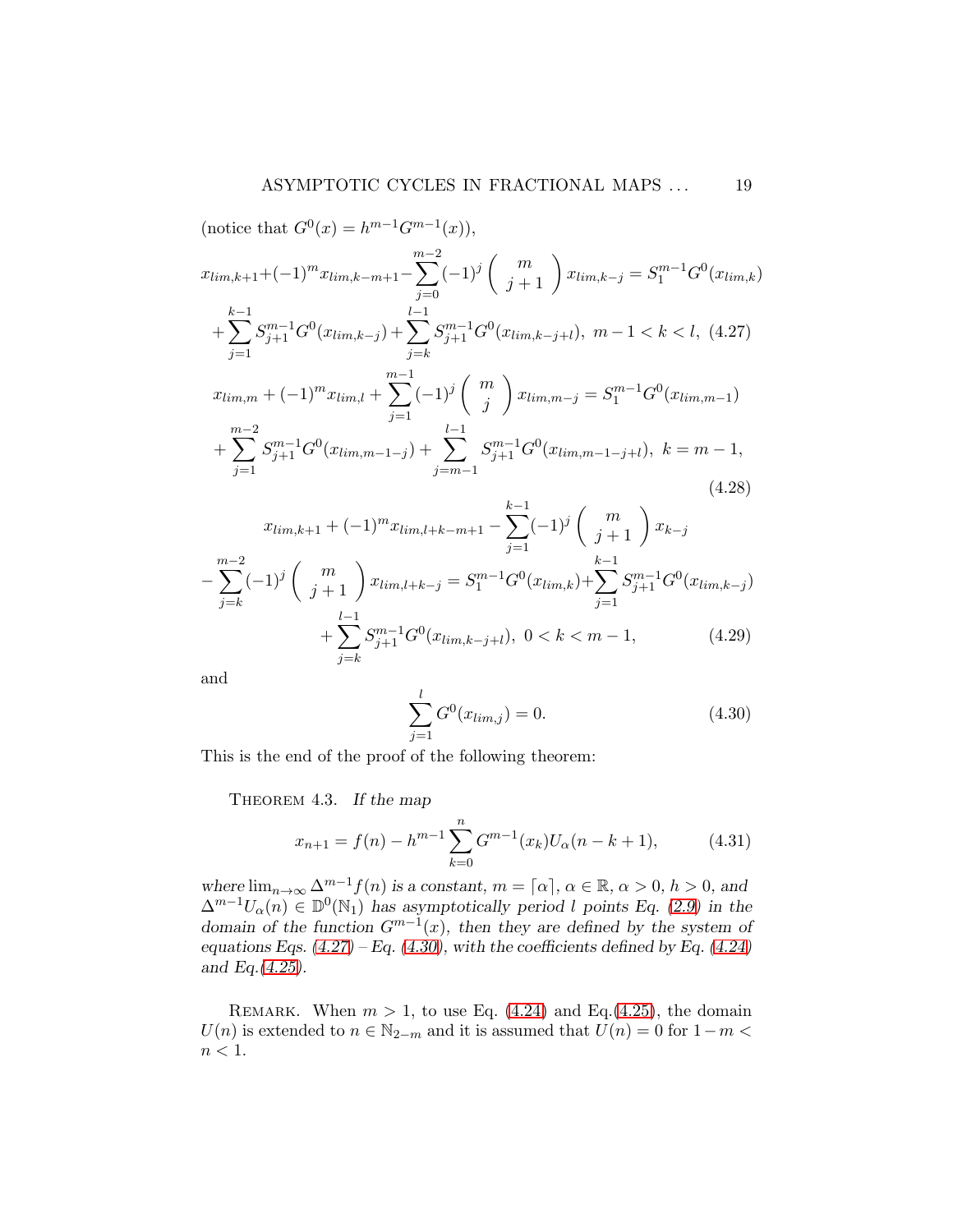Fractional and fractional difference maps belong to the class of maps to which the theorem applies.

4.3. Calculation of the sums  $S_j^{m-1}$ . Calculation of the sums  $S_j^{m-1}$ , in the case of fractional difference maps, is very simple. In this case, combina-tion of equations Eq. [\(4.18\)](#page-16-2) and Eq. [\(4.25\)](#page-17-2) (which with  $j = 0$  is equivalent to Eq. [\(4.24\)](#page-17-1)) produces the following result:

<span id="page-19-2"></span>
$$
S_{j+1}^{m-1}(\alpha) = (m - \alpha) \sum_{k=0}^{\infty} \frac{\Gamma(\alpha)\Gamma(lk + j + \alpha - m)}{\Gamma(\alpha - m + 1)\Gamma(lk + j + 1)} = (\alpha - 1)S_{j+1}^{m-2}(\alpha - 1)
$$
  
=  $(\alpha - 1)^{(m-1)}S_{j+1}(\alpha - m + 1), \quad 0 \le j < l,$  (4.32)

where we explicitly show the dependence of the sums on  $\alpha$  by adding it as the argument. Because  $0 < \alpha - m + 1 < 1$ , it is possible to use numerical formulae and tables derived in [\[18\]](#page-24-7) to obtain  $S_j$  and then  $S_j^{m-1}$ .

The calculations are more complicated in the case of fractional maps:

<span id="page-19-0"></span>
$$
S_{1}^{m-1} = -U_{\alpha}^{m-1}(1) + \sum_{k=1}^{\infty} \left[ U_{\alpha}^{m-1}(lk) - U_{\alpha}^{m-1}(lk+1) \right]
$$
  
\n
$$
= -1 + \sum_{k=1}^{\lceil \frac{m-1}{l} \rceil - 1} \left\{ \sum_{i=0}^{lk-1} (-1)^{i} \binom{m-1}{i} \left[ (lk-i)^{\alpha-1} - (lk-i+1)^{\alpha-1} \right] \right\}
$$
  
\n
$$
-(-1)^{lk} \binom{m-1}{lk} \right\} + \delta_{\lceil \frac{m-1}{l} \rceil \lceil \frac{m-1}{l} \rceil} \left[ \sum_{i=0}^{lk-1} (-1)^{i} \binom{m-1}{i} (lk-i)^{\alpha-1} - \sum_{i=0}^{m-1} (-1)^{i} \binom{m-1}{i} (lk-i+1)^{\alpha-1} \right]
$$
  
\n
$$
+ \sum_{k=\lceil \frac{m-1}{l} \rceil + 1}^{N} \sum_{i=0}^{m-1} (-1)^{i} \binom{m-1}{i} \left[ (lk-i)^{\alpha-1} - (lk-i+1)^{\alpha-1} \right]
$$
  
\n
$$
+ \sum_{k=N+1}^{\infty} \sum_{i=0}^{m-1} (-1)^{i} \binom{m-1}{i} \left[ (lk-i)^{\alpha-1} - (lk-i+1)^{\alpha-1} \right]
$$
  
\n
$$
+ \sum_{k=N+1}^{\infty} \sum_{i=0}^{m-1} (-1)^{i} \binom{m-1}{i} \left[ (lk-i)^{\alpha-1} - (lk-i+1)^{\alpha-1} \right]
$$

and

<span id="page-19-1"></span>
$$
S_{j+1}^{m-1} = \sum_{k=0}^{\infty} \left[ U_{\alpha}^{m-1}(lk+j) - U_{\alpha}^{m-1}(lk+j+1) \right]
$$
  
= 
$$
\sum_{k=0}^{\lceil \frac{m-j-1}{i} \rceil - 1} {\sum_{i=0}^{\lfloor \frac{k+j-1}{i} \rfloor} (-1)^i {m-1 \choose i} \left[ (lk+j-i)^{\alpha-1} - (lk+j-i+1)^{\alpha-1} \right]}
$$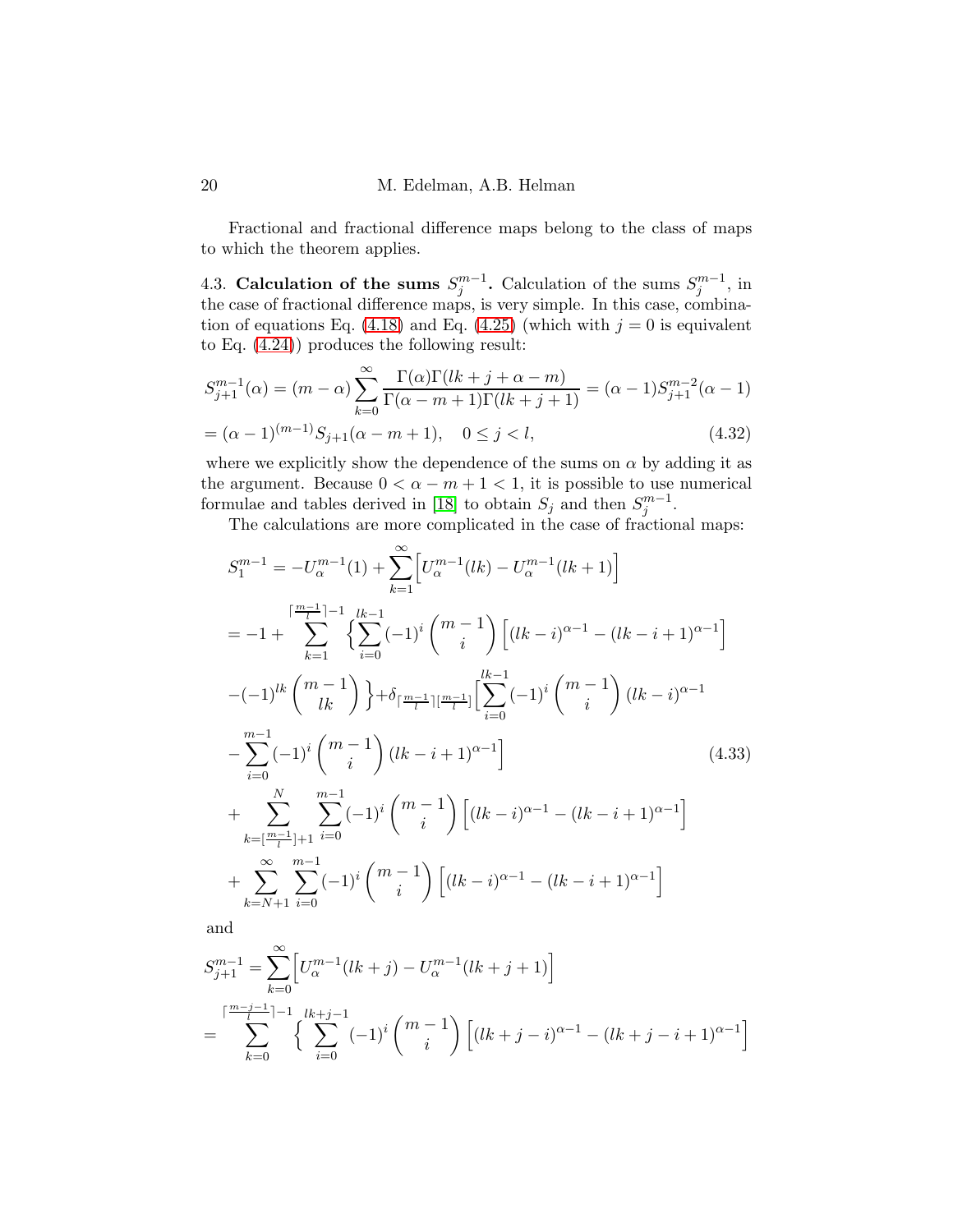$$
-(-1)^{lk+j} \binom{m-1}{lk+j} \} + \delta_{\lceil \frac{m-j-1}{l} \rceil} \lceil \sum_{i=0}^{lk+j-1} (-1)^i \binom{m-1}{i} \times (lk+j-i)^{\alpha-1} - \sum_{i=0}^{m-1} (-1)^i \binom{m-1}{i} (lk+j-i+1)^{\alpha-1} \rceil \qquad (4.34)
$$
  
+ 
$$
\sum_{k=\lceil \frac{m-j-1}{l} \rceil+1}^{N} \sum_{i=0}^{m-1} (-1)^i \binom{m-1}{i} \left[ (lk+j-i)^{\alpha-1} - (lk+j-i+1)^{\alpha-1} \right]
$$
  

$$
\sum_{k=\lceil \frac{m-j-1}{l} \rceil+1}^{N} \sum_{i=0}^{m-1} (-1)^i \binom{m-1}{i} \left[ (lk+j-i)^{\alpha-1} - (lk+j-i+1)^{\alpha-1} \right]
$$

$$
+\sum_{k=N+1}^{\infty}\sum_{i=0}^{m-1}(-1)^{i}\binom{m-1}{i}\Big[(lk+j-i)^{\alpha-1}-(lk+j-i+1)^{\alpha-1}\Big],\ 0 < j < l,
$$

where  $\delta_{mn}$  is the Kronecker delta and N is a large number (in all our calculations we assumed  $N = 20000$ . Both expressions, Eq. [\(4.34\)](#page-19-0) and Eq. [\(4.35\)](#page-19-1), can be written as the totals of two sums  $S_{j+1,fin}^{m-1}$  and  $S_{j+1,i}^{m-1}$  $j+1, inf$  $(0 \leq j < l)$ .  $S^{m-1}_{j+1,fin}$  is the sum of a large but finite number of terms (all lines in the corresponding formulae except the last one) and can be computed very fast. To calculate the second sum we use the Taylor expansions, results of Theorem [4.1,](#page-13-3) and changes in the order of summation:

$$
S_{j+1,inf}^{m-1} = \sum_{k=N+1}^{\infty} \sum_{i=0}^{m-1} (-1)^i {m-1 \choose i} \left[ (lk+j-i)^{\alpha-1} - (lk+j-i+1)^{\alpha-1} \right]
$$
  
\n
$$
= \sum_{k=N+1}^{\infty} \sum_{i=0}^{m-1} (-1)^i {m-1 \choose i} (lk)^{\alpha-1} \sum_{q=1}^{\infty} \frac{(\alpha-1)^{(q)}}{q!(lk)^q} [(j-i)^q - (j-i+1)^q]
$$
  
\n
$$
= - \sum_{k=N+1}^{\infty} \sum_{q=1}^{\infty} (lk)^{\alpha-1} \frac{(\alpha-1)^{(q)}}{q!(lk)^q} \sum_{i=0}^{m-1} (-1)^i {m-1 \choose i} \sum_{p=0}^{q-1} {q \choose p} (j-i)^p (4.35)
$$
  
\n
$$
= - \sum_{q=1}^{\infty} \frac{(\alpha-1)^{(q)}}{q!} \sum_{k=N+1}^{\infty} (lk)^{\alpha-1-q} \sum_{p=0}^{q-1} {q \choose p} \sum_{i=0}^{m-1} (-1)^i {m-1 \choose i} (j-i)^p
$$
  
\n
$$
= - \sum_{q=m}^{\infty} l^{\alpha-1-q} \frac{(\alpha-1)^{(q)}}{q!} \sum_{p=m-1}^{q-1} {q \choose p} \sum_{i=0}^{m-1} (-1)^i {m-1 \choose i} (j-i)^p
$$
  
\n
$$
\times \sum_{k=N+1}^{\infty} k^{\alpha-1-q} = - \sum_{q=m}^{\infty} l^{\alpha-1-q} \frac{(\alpha-1)^{(q)}}{q!}
$$
  
\n
$$
\times \sum_{p=m-1}^{q-1} {q \choose p} \sum_{i=0}^{m-1} (-1)^i {m-1 \choose i} (j-i)^p \zeta_N(q+1-\alpha),
$$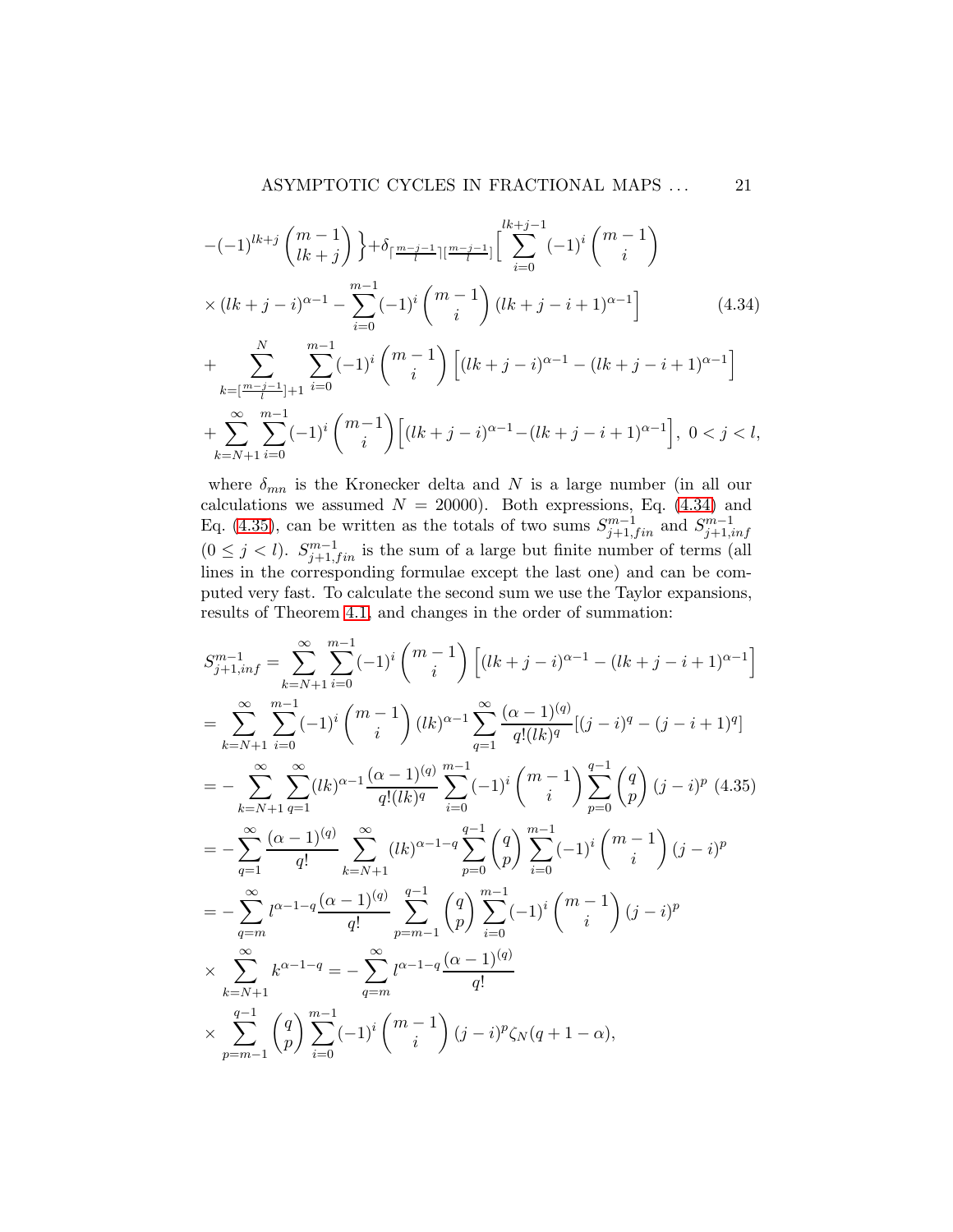where  $0 \leq j < l$  and  $\zeta_N(x)$  is defined by Eq. [\(3.32\)](#page-11-2). Finally, we may write

<span id="page-21-0"></span>
$$
S_{j+1}^{m-1} = S_{j+1,fin}^{m-1} - l^{\alpha-1-m} (\alpha - 1)^{(m)} \zeta_N(m+1-\alpha)
$$
  
 
$$
- \sum_{q=m+1}^{m+3} l^{\alpha-1-q} \frac{(\alpha - 1)^{(q)}}{q!} \sum_{p=m-1}^{q-1} {q \choose p} \sum_{i=0}^{m-1} (-1)^i {m-1 \choose i} (j-i)^p
$$
  
 
$$
\times \zeta_N(q+1-\alpha) + O(N^{\alpha-m-4}), \quad 0 \le j < l,
$$
 (4.36)

which allows high accuracy calculations of the sums. It is easy to verify that in the case  $m = 2$ , this expression coincides with Eq. [\(3.31\)](#page-10-0) and Eq. [\(3.32\)](#page-11-3).

### 5. A note on generalized discrete fractional calculus

The notion of the generalized fractional calculus was introduced in [\[26\]](#page-25-5) and further developed in multiple papers including [\[27,](#page-25-6) [28,](#page-25-7) [29,](#page-25-8) [30,](#page-25-9) [31,](#page-25-10) [32,](#page-25-11) [40,](#page-26-10) [41\]](#page-26-11). The general fractional integrals and derivatives were defined using Bernstein functions and Sonine kernels to satisfy the fundamental theorems. In [\[41\]](#page-26-11) the author proposed the general fractional (universal) maps as the exact solutions of equations with a general fractional derivative and periodic kicks.

Fractional sums and differences and discrete fractional calculus were introduced at the end of the last century [\[21,](#page-24-11) [34\]](#page-25-12). In [\[48\]](#page-26-2) the authors proposed to use solutions of fractional difference equations to generate fractional difference maps, which kernels are different from the kernels of fractional maps obtained as solutions of fractional differential equations with periodic kicks. During the last few years various types of generalizations of fractional differential and difference operators were introduced. The authors did not find any references to papers on distributed and variable fractional order generalizations of fractional difference operators, but we may expect that solutions of fractional difference equations of distributed (with the kernels integrated over  $m-1 < \alpha < m$ ) and variable orders  $(m-1 < \alpha(t) < m)$ will be of the form Eq.  $(4.31)$  and satisfy the conditions of Theorem [4.3.](#page-18-3)

Kernels  $U_{\alpha}(n) \in \mathbb{D}^{m-1}(\mathbb{N}_1)$  were introduced to allow finding asymptotically periodic solutions of Eq. [\(4.31\)](#page-18-2). We may call the map defined by Eq. [\(4.31\)](#page-18-2), in which  $\lim_{n\to\infty} \Delta^{m-1} f(n)$  is a constant,  $m = \lceil \alpha \rceil, \ \alpha \in \mathbb{R}$ ,  $\alpha > 0$ ,  $h > 0$ , and  $\Delta^{m-1} U_{\alpha}(n) \in \mathbb{D}^0(\mathbb{N}_1)$ , the general fractional h-difference map. Finding and investigating of the operator  $\Delta^t_{(U),h}$ , such that the map Eq.  $(4.31)$  is the solution of the fractional h-difference equation of the form

$$
\Delta_{(U),h}^t x(t) = -G(x(t)),\tag{5.1}
$$

and the relationship between the kernels which belong to  $\mathbb{D}^m$  and the kernels of the general fractional calculus is an interesting problem, but it is not the subject of the current paper.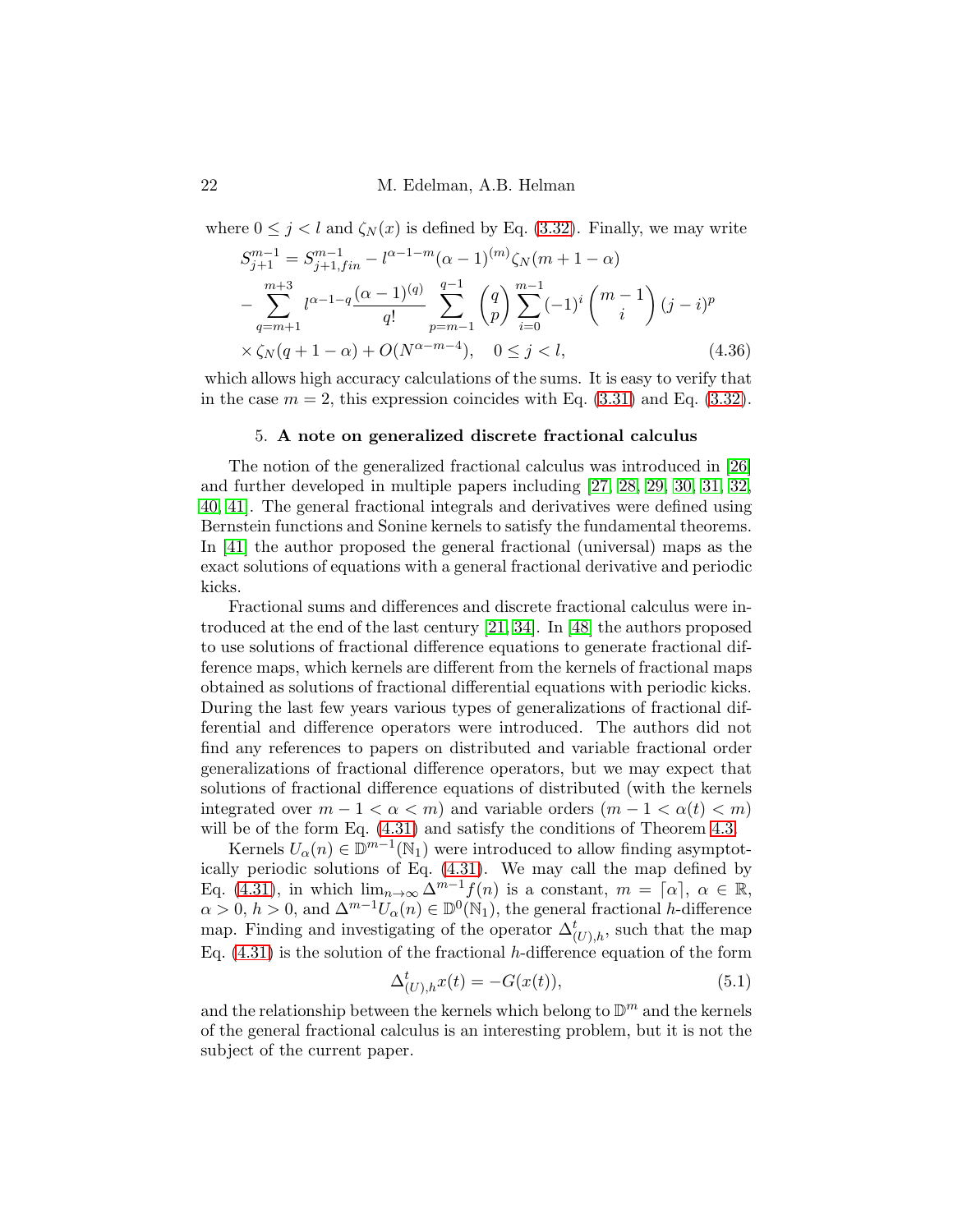### 6. Conclusion

Let us summarize the main new results obtained in this paper.

The main goal of this paper was to derive the equations which define asymptotically periodic points in a wide class of maps with memory. The maps are defined as convolutions with kernels  $U_{\alpha}(x)$  which belong to the space  $\mathbb{D}^{m-1}(\mathbb{Z})$  (or  $\Delta^{m-1}U_{\alpha}(x) \in \mathbb{D}^0(\mathbb{Z})$ ) defined by Definition [2.1.](#page-4-2) Fractional and fractional difference maps of real positive orders  $\alpha$  belong to this class of maps with  $m = [\alpha]$ . Theorem [4.3](#page-18-3) formulates the equation and is the main achievement of the paper. Particular forms of the equations for the cases of  $0 < \alpha < 1$  and  $1 < \alpha < 2$ , which have important in applications, are also formulated.

The coefficients of the derived system of equations Eqs.  $(4.27)$ – Eq.  $(4.30)$ are obtained as slowly converging series defined by Eq. [\(4.24\)](#page-17-1) and Eq.[\(4.25\)](#page-17-2). The formulae which allow fast calculations of the coefficients in the cases of fractional and fractional difference maps are given by Eq. (35) from [\[18\]](#page-24-7) and Eq.  $(4.32)$  (for fractional difference maps) and by Eq.  $(4.34)$ , Eq.  $(4.35)$ , and Eq. [\(4.36\)](#page-21-0) (for fractional maps). The versions of these formulae for the case  $0 < \alpha < 2$  are also obtained and used to calculate the tables of coefficients: Tables 1–5 from [\[18\]](#page-24-7) and Tables [1](#page-12-0) and [2.](#page-13-0)

The stable periodic points represent the asymptotic behavior of nonlinear systems with memory and, in the case of chaotic systems, the periodic points represent skeletons of chaos [\[3,](#page-23-10) [33\]](#page-25-13). Fractional modifications (addition of the power-law memory) of conservative regular systems behave similarly to the corresponding regular systems with dissipation (see, e.g., [\[51\]](#page-26-12)). In these cases, periodic points will be dense in the corresponding chaotic attractors. Our results will be useful to any researcher who works with fractional/fractional difference maps to calculate the periodic points.

Another result, formulated in Theorem [3.2,](#page-8-1) is the proof of the conjecture that in fractional maps of the orders  $1 < \alpha < 2$  the total of all physical momenta of period–l points is zero. This conjecture was previously used in investigation of the fractional standard and logistic maps.

One of the fundamental questions is whether there exists a self-similarity in bifurcation diagrams of nonlinear fractional systems near transition to chaos. Now, when we have the means to numerically find periodic points and define bifurcation points, we may try to answer this question. In the following paper we intend to numerically analyze the bifurcation behavior of the solutions of the derived equations for the case of the fractional and fractional difference logistic maps in order to make a conjecture about the existence or non-existence of the Feigenbaum numbers and their possible values.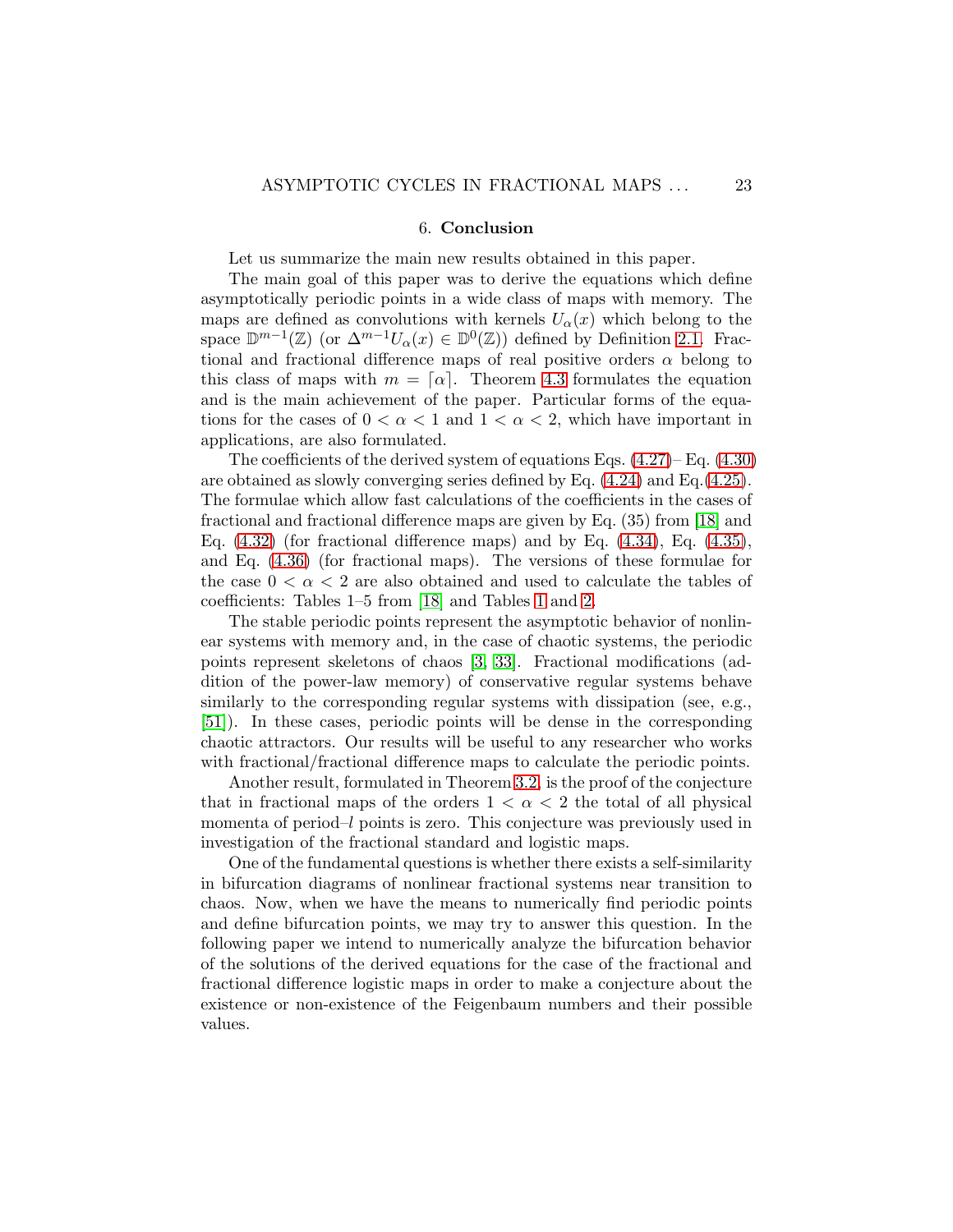### Acknowledgements

The author acknowledges support from Yeshiva University's 2021–2022 Faculty Research Fund and expresses his gratitude to the administration of Courant Institute of Mathematical Sciences at NYU for the opportunity to perform some of the computations at Courant.

### References

- <span id="page-23-11"></span>[1] I. Area, J. Losada, J.J. Nieto, On fractional derivatives and primitives of periodic functions. Abstract and Applied Analysis 2014 (2014), Art. # 392598.
- <span id="page-23-9"></span>[2] J.A. Conejero, C. Lizama, A. Mira-Iglesias, C. Rodero, Visibility graphs of fractional Wu–Baleanu time series. J. Difference Eq. and App. 25 (2019), 1321–1331.
- <span id="page-23-10"></span>[3] P. Cvitanović, Periodic orbits as the skeleton of classical and quantum chaos. *Physica D* 51 (1991), 138-151.
- <span id="page-23-1"></span>[4] M. Edelman, Fractional standard map: Riemann-Liouville vs. Caputo. Commun. Nonlin. Sci. Numer. Simul. 16 (2011), 4573–4580.
- <span id="page-23-0"></span>[5] M. Edelman, Universal fractional map and cascade of bifurcations type attractors. *Chaos* **23** (2013), Art.  $\#$  033127.
- <span id="page-23-2"></span>[6] M. Edelman, Fractional Maps and fractional attractors. Part I:  $\alpha$ families of maps. Discontinuity, Nonlinearity, and Complexity 1 (2013), 305–324.
- <span id="page-23-3"></span>[7] M. Edelman, Universality in fractional dynamics. In: International Conference on Fractional Differentiation and Its Applications (ICFDA), Proc. of a meeting held 23-25 June 2014, Catania, Italy (2014); DOI: 10.1109/ICFDA.2014.6967376.
- <span id="page-23-6"></span>[8] M. Edelman, Fractional maps as maps with power-law memory. In: V. Afraimovich, A.C.J. Luo, and X. Fu (Eds.) Nonlinear Dynamics and Complexity, Springer, New York (2014), 79–120.
- <span id="page-23-7"></span>[9] M. Edelman, Caputo standard  $\alpha$ -family of maps: Fractional difference vs. fractional. *Chaos* **24** (2014), Art. $\#$  023137.
- <span id="page-23-4"></span>[10] M. Edelman, On the fractional Eulerian numbers and equivalence of maps with long term power-law memory (integral Volterra equations of the second kind) to Grünwald-Letnikov fractional difference (differential) equations. Chaos 25 (2015), Art.  $\#$  073103.
- <span id="page-23-8"></span>[11] M. Edelman, Fractional maps and fractional attractors. Part ii: Fractional difference  $\alpha$ -families of maps. Discontinuity, Nonlinearity, and Complexity 4 (2015), 391–402.
- <span id="page-23-5"></span>[12] M. Edelman, On nonlinear fractional maps: Nonlinear maps with power-law memory. In: X. Leoncini, C. Eloy, and G. Boedec (Eds.) Chaos, Complexity and Transport. Proc. of the CCT '15, Conference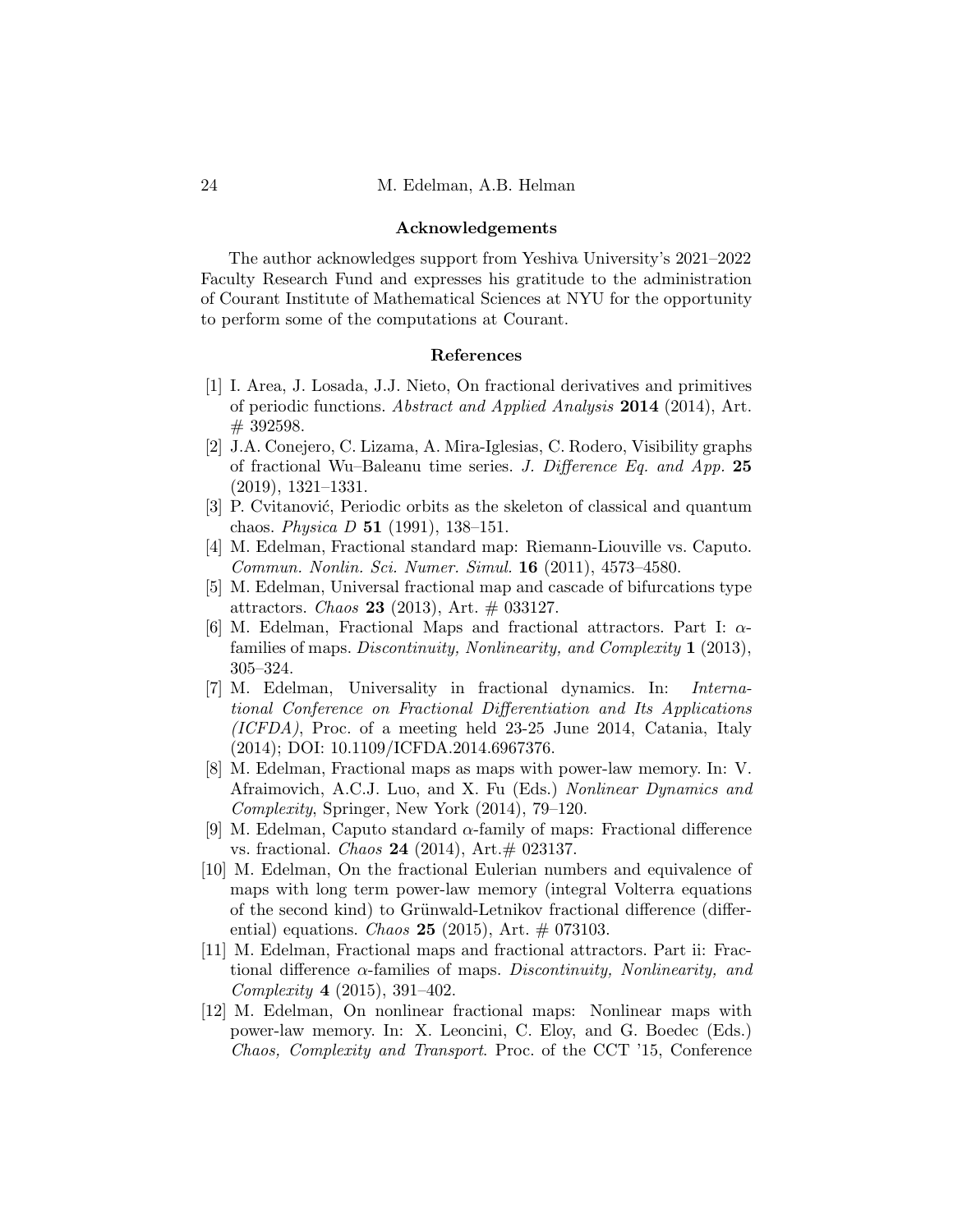on Chaos, Complexity and Transport 2015, Marseilles, France, 1-5 June 2015; World Scientific, Singapore (2017), 119–130.

- <span id="page-24-5"></span><span id="page-24-4"></span>[13] M. Edelman, On stability of fixed points and chaos in fractional systems. *Chaos* 28 (2018), Art.  $\#$  023112.
- [14] M. Edelman, Universality in systems with power-law memory and fractional dynamics. In: M. Edelman, E. Macau, and M.A.F. Sanjuan (Eds.): Chaotic, Fractional, and Complex Dynamics: New Insights and Perspectives. Ser.: Understanding Complex Systems, Springer, eBook (2018), 147–171.
- <span id="page-24-0"></span>[15] M. Edelman, Maps with power-law memory: direct introduction and Eulerian numbers, fractional maps, and fractional difference maps. In: A. Kochubei and Yu. Luchko (Eds.), Handbook of Fractional Calculus With Applications, Volume 2, Theory, De Gruyter, Berlin (2019), 47– 64.
- <span id="page-24-1"></span>[16] M. Edelman, Dynamics of nonlinear systems with power-law memory. In: V. E. Tarasov (Editor), Handbook of Fractional Calculus with Applications, Volume 4, Applications in Physics, De Gruyter, Berlin (2019), 103–132.
- <span id="page-24-6"></span>[17] M. Edelman, Evolution of systems with power-law memory: Do we have to die? (Dedicated to the Memory of Valentin Afraimovich). In: C.H. Skiadas and C. Skiadas (Eds.) Demography of Population Health, Aging and Health Expenditures, Springer, eBook (2020), 65–85.
- <span id="page-24-7"></span>[18] M. Edelman, Cycles in asymptotically stable and chaotic fractional maps. Nonlinear Dynamics 104 (2021), 2829–2841.
- <span id="page-24-3"></span>[19] M. Edelman, L.A. Taieb, New types of solutions of non-linear fractional differential equations. In: A. Almeida, L. Castro, F.-O. Speck (Eds.) Advances in Harmonic Analysis and Operator Theory; Series: Operator Theory: Advances and Applications, 229, Springer, Basel (2013), 139– 155.
- <span id="page-24-2"></span>[20] M. Edelman, V.E. Tarasov, Fractional standard map. Phys. Let. A 374 (2009), 279–285.
- <span id="page-24-11"></span>[21] H.L. Gray and N.F. Zhang, On a new definition of the fractional difference. Mathematics of Computation 50 (1988), 513–529.
- <span id="page-24-8"></span>[22] C. Ionescu, A. Lopes, D. Copot, J.A.T. Machado, J.H.T. Bates, The role of fractional calculus in modeling biological phenomena: A review. Commun. Nonlin. Sci. Numer. Simul. 51 (2017), 141–159.
- <span id="page-24-9"></span>[23] J. Jagan Mohan, Periodic solutions of fractional nabla difference equations. Communications in Applied Analysis 20 (2016), 585–609.
- <span id="page-24-10"></span>[24] J. Jagan Mohan, Quasi-periodic solutions of fractional nabla difference systems. Fractional Differential Calculus 7 (2017), 339–355.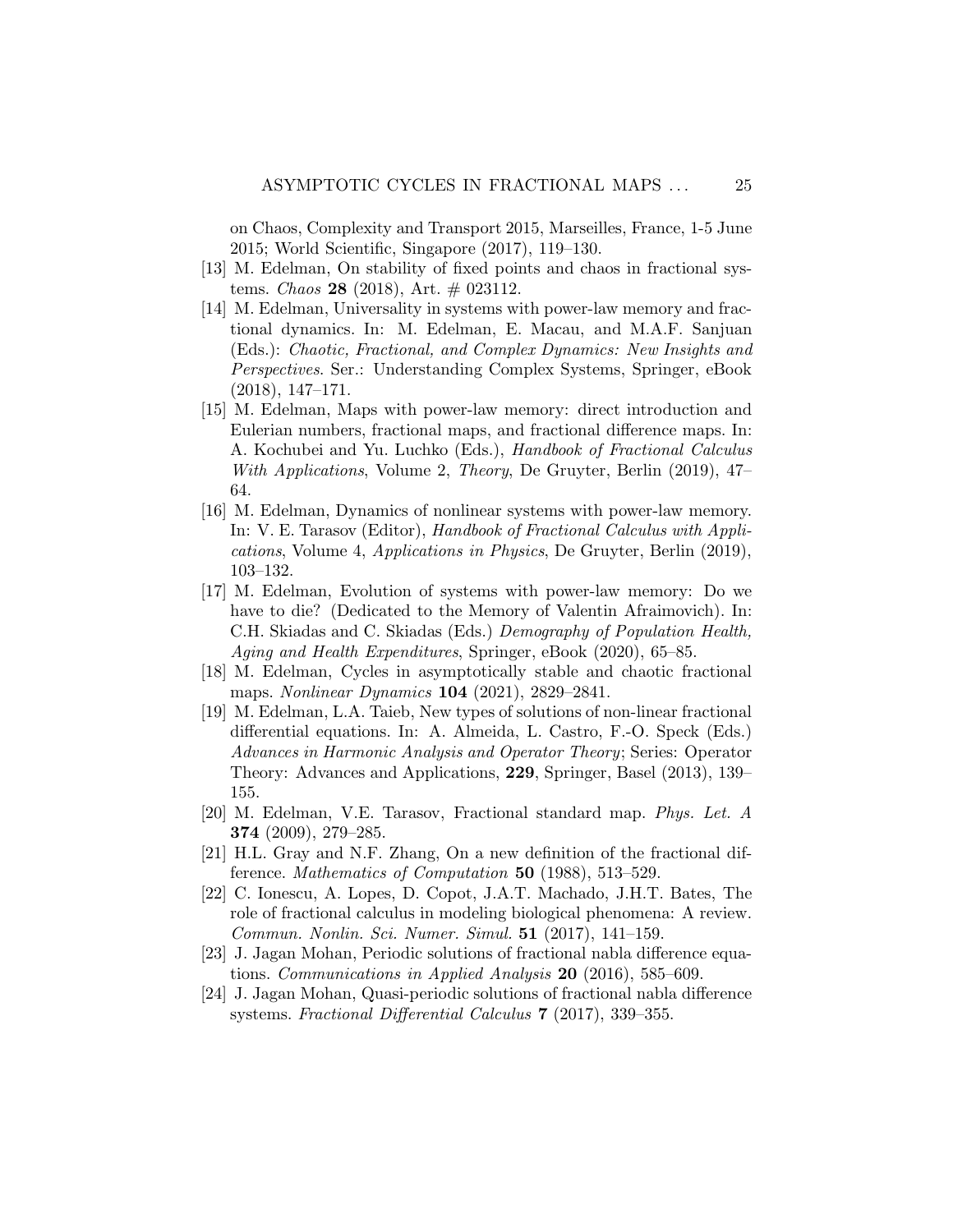- <span id="page-25-4"></span>[25] E. Kaslik, S. Sivasundaram, Nonexistence of periodic solutions in fractional order dynamical systems and a remarkable difference between integer and fractional order derivatives of periodic functions. Nonlinear Analysis. Real World Applications 13 (2012), 1489–1497.
- <span id="page-25-6"></span><span id="page-25-5"></span>[26] A.N. Kochubei, General fractional calculus, evolution equations, and renewal processes. Integral Equ. Oper. Theory 71 (2011), 583–600.
- [27] A.N. Kochubei, General fractional calculus. In: A.N. Kochubei, Y. Luchko, J.A.T. Machado (Eds.), Handbook of Fractional Calculus with Applications, Volume 1. Basic Theory, De Gruyter, Berlin (2019), 111– 126.
- <span id="page-25-7"></span>[28] A.N. Kochubei, Equations with general fractional time derivatives. Cauchy problem, Chapter 11. In: A.N. Kochubei, Y. Luchko, J.A.T. Machado (Eds.), Handbook of Fractional Calculus with Applications, Volume 2, Theory, De Gruyter, Berlin (2019), 223–234.
- <span id="page-25-9"></span><span id="page-25-8"></span>[29] A.N. Kochubei, Y. Kondratiev, Growth equation of the general fractional calculus. Mathematics 7 (2019), Art.  $\#$  615.
- <span id="page-25-10"></span>[30] Yu. Luchko, General fractional integrals and derivatives with the Sonine kernels. Mathematics  $9$  (2021), Art.  $\#$  594.
- <span id="page-25-11"></span>[31] Yu. Luchko, General fractional integrals and derivatives of arbitrary order. Symmetry 13 (2021), Art.  $\# 755$ .
- [32] Yu. Luchko, Operational Calculus for the general fractional derivatives with the Sonine kernels, *Fract. Calc. Appl. Anal.* 24, No 2 (2021), 338– 375; DOI: 10.1515/fca-2021-0016.
- <span id="page-25-13"></span>[33] R.M. May, Simple mathematical models with very complicated dynamics. *Nature* **261** (1976), 459–467.
- <span id="page-25-12"></span>[34] K.S. Miller and B. Ross, Fractional difference calculus. In: H.M. Srivastava and S. Owa (Eds.), Univalent Functions, Fractional Calculus, and Their Applications, Ellis Howard, Chichester (1989), 139–151.
- <span id="page-25-1"></span>[35] Y. Peng, K. Sun, S. He, L. Wang, Comments on Discrete fractional logistic map and its chaos [Nonlinear Dyn. **75**, 283–287 (2014)], Nonlinear Dynamics 97 (2019), 897–901.
- <span id="page-25-2"></span>[36] D.M. Petkeviciute-Gerlach, I. Timofejeva, Ragulskis, Clocking convergence of the fractional difference logistic map. Nonlinear Dyn. 100 (2020), 3925–3935.
- <span id="page-25-3"></span>[37] H. Sun, Y. Zhang, D. Baleanu, W. Chen, Y, Chen, A new collection of real world applications of fractional calculus in science and engineering. Commun. Nonlin. Sci. Numer. Simul. 64 (2018), 231–231.
- <span id="page-25-0"></span>[38] V.E. Tarasov, Discrete map with memory from fractional differential equation of arbitrary positive order. J. Math. Phys. 50 (2009), Art.  $#$ 122703.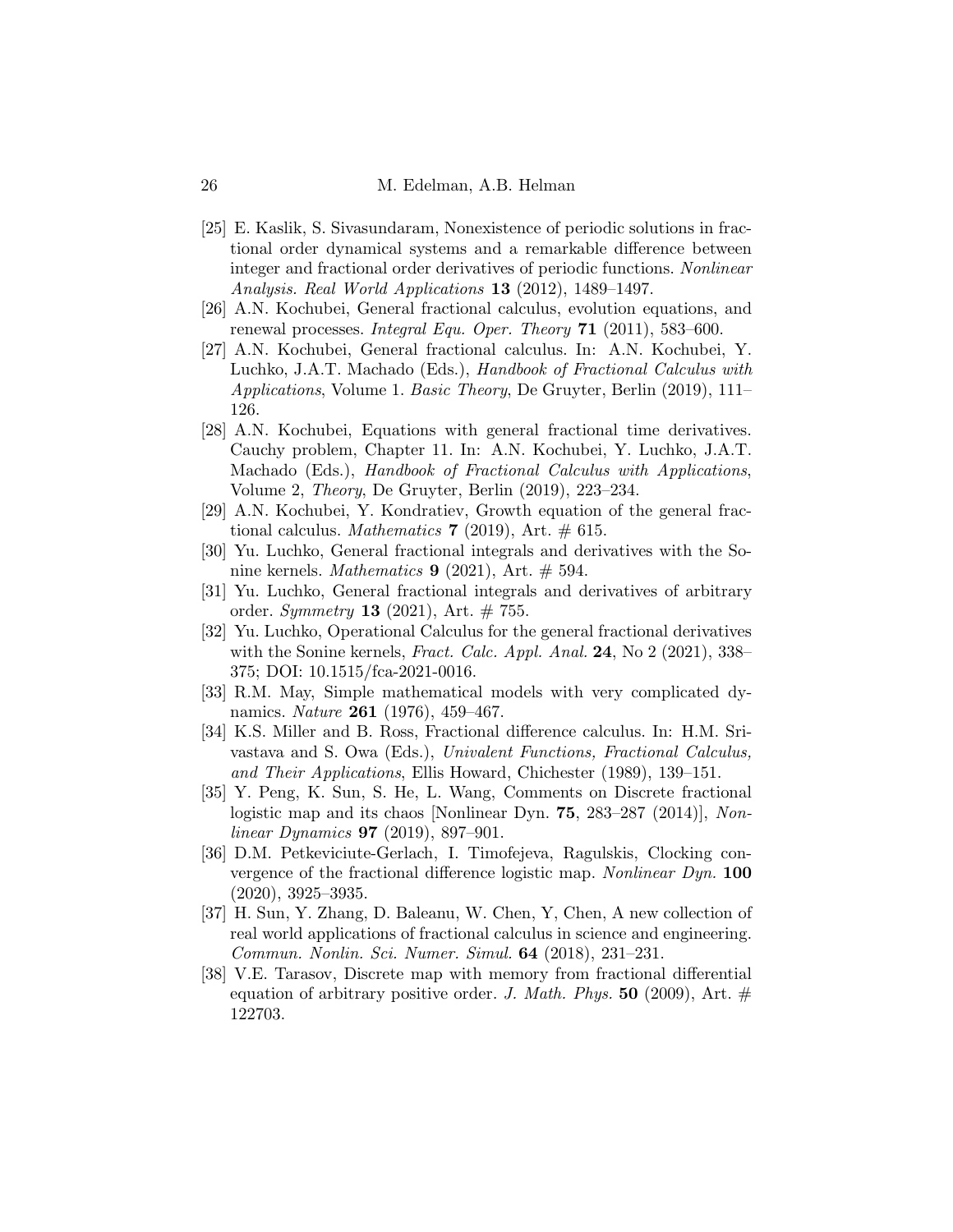- <span id="page-26-1"></span>[39] V.E. Tarasov, Fractional Dynamics: Application of Fractional Calculus to Dynamics of Particles, Fields and Media. Springer, HEP (2011), 409–456.
- <span id="page-26-11"></span><span id="page-26-10"></span>[40] V.E. Tarasov, General fractional calculus: Malti-kernel approach. *Mathematics* **9** (2021), Art.  $\#$  1501.
- <span id="page-26-5"></span>[41] V.E. Tarasov, General fractional dynamics. Mathematics 9 (2021), Art. # 1464.
- [42] V.E. Tarasov, V.V. Tarasova, Long and short memory in economics: fractional-order difference and differentiation. Int. J. Management Social Sciences 5 (2016), 327–334.
- <span id="page-26-6"></span><span id="page-26-0"></span>[43] V.E. Tarasov, G.M. Zaslavsky, Fractional equations of kicked systems and discrete maps. J. Phys. A 41 (2008), 435101.
- <span id="page-26-7"></span>[44] V.V. Tarasova, V.E. Tarasov, Logistic map with memory from economic model. *Chaos, Solitons and Fractals* **95** (2017), 84–91.
- [45] M.S. Tavazoei, M. Haeri, A proof for non existence of periodic solutions in time invariant fractional order systems. Automatica 45 (2009), 1886– 1890.
- <span id="page-26-8"></span>[46] J. Wang, M. Feckan, Y. Zhou, Nonexistence of periodic solutions and asymptotically periodic solutions for fractional differential equations. Commun. in Nonlin. Sci. Numer. Simul. 18 (2013), 246–256.
- <span id="page-26-4"></span>[47] Y.P. Wang, S.T. Liu, H. Li, On fractional difference logistic maps: Dynamic analysis and synchronous control, *Nonlinear Dyn.* **102** (2020), 579–588.
- <span id="page-26-2"></span>[48] G.–C. Wu, D. Baleanu, S.–D. Zeng, Discrete chaos in fractional sine and standard maps, Phys. Lett. A 378 (2014), 484–487.
- <span id="page-26-3"></span>[49] G.–C. Wu, D. Baleanu, Discrete fractional logistic map and its chaos, Nonlin. Dyn. 75 (2014), 283–287.
- <span id="page-26-9"></span>[50] M. Yazdani, H. Salarieh, On the existence of periodic solutions in timeinvariant fractional order systems. Automatica 47 (2011), 1834–1837.
- <span id="page-26-12"></span>[51] G.M. Zaslavsky, A.A. Stanislavsky, and M. Edelman, Chaotic and pseudochaotic attractors of perturbed fractional oscillator. Chaos 16  $(2006)$ , Art.  $\#$  013102.

<sup>1</sup> Department of Physics, Stern College at Yeshiva University 245 Lexington Ave, New York, NY 10016, USA Courant Institute of Mathematical Sciences New York University 251 Mercer St., New York, NY 10012, USA Department of Mathematics BCC, CUNY 2155 University Avenue, Bronx, New York 10453, USA e-mail: medelma1@yu.edu (Corresponding author)